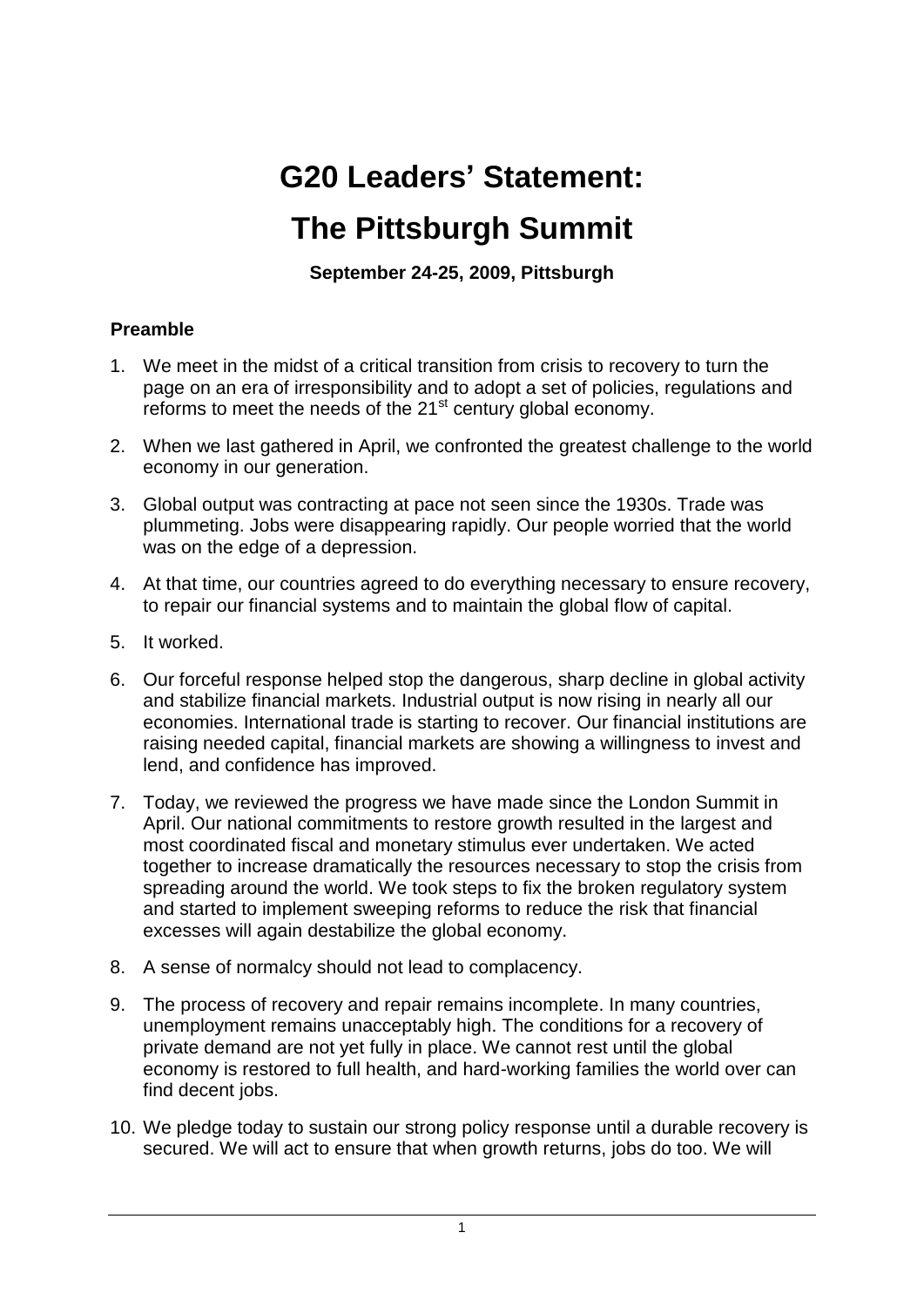avoid any premature withdrawal of stimulus. At the same time, we will prepare our exit strategies and, when the time is right, withdraw our extraordinary policy support in a cooperative and coordinated way, maintaining our commitment to fiscal responsibility.

- 11. Even as the work of recovery continues, we pledge to adopt the policies needed to lay the foundation for strong, sustained and balanced growth in the 21st century. We recognize that we have to act forcefully to overcome the legacy of the recent, severe global economic crisis and to help people cope with the consequences of this crisis. We want growth without cycles of boom and bust and markets that foster responsibility not recklessness.
- 12. Today we agreed:
- 13. *To launch a framework that lays out the policies and the way we act together to generate strong, sustainable and balanced global growth*. We need a durable recovery that creates the good jobs our people need.
- 14. We need to shift from public to private sources of demand, establish a pattern of growth across countries that is more sustainable and balanced, and reduce development imbalances. We pledge to avoid destabilizing booms and busts in asset and credit prices and adopt macroeconomic policies, consistent with price stability, that promote adequate and balanced global demand. We will also make decisive progress on structural reforms that foster private demand and strengthen long-run growth potential.
- 15. Our Framework for Strong, Sustainable and Balanced Growth is a compact that commits us to work together to assess how our policies fit together, to evaluate whether they are collectively consistent with more sustainable and balanced growth, and to act as necessary to meet our common objectives.
- 16. *To make sure our regulatory system for banks and other financial firms reins in the excesses that led to the crisis*. Where reckless behavior and a lack of responsibility led to crisis, we will not allow a return to banking as usual.
- 17. We committed to act together to raise capital standards, to implement strong international compensation standards aimed at ending practices that lead to excessive risk-taking, to improve the over-the-counter derivatives market and to create more powerful tools to hold large global firms to account for the risks they take. Standards for large global financial firms should be commensurate with the cost of their failure. For all these reforms, we have set for ourselves strict and precise timetables.
- 18. *To reform the global architecture to meet the needs of the 21st century*. After this crisis, critical players need to be at the table and fully vested in our institutions to allow us to cooperate to lay the foundation for strong, sustainable and balanced growth.
- 19. We designated the G20 to be the premier forum for our international economic cooperation. We established the Financial Stability Board (FSB) to include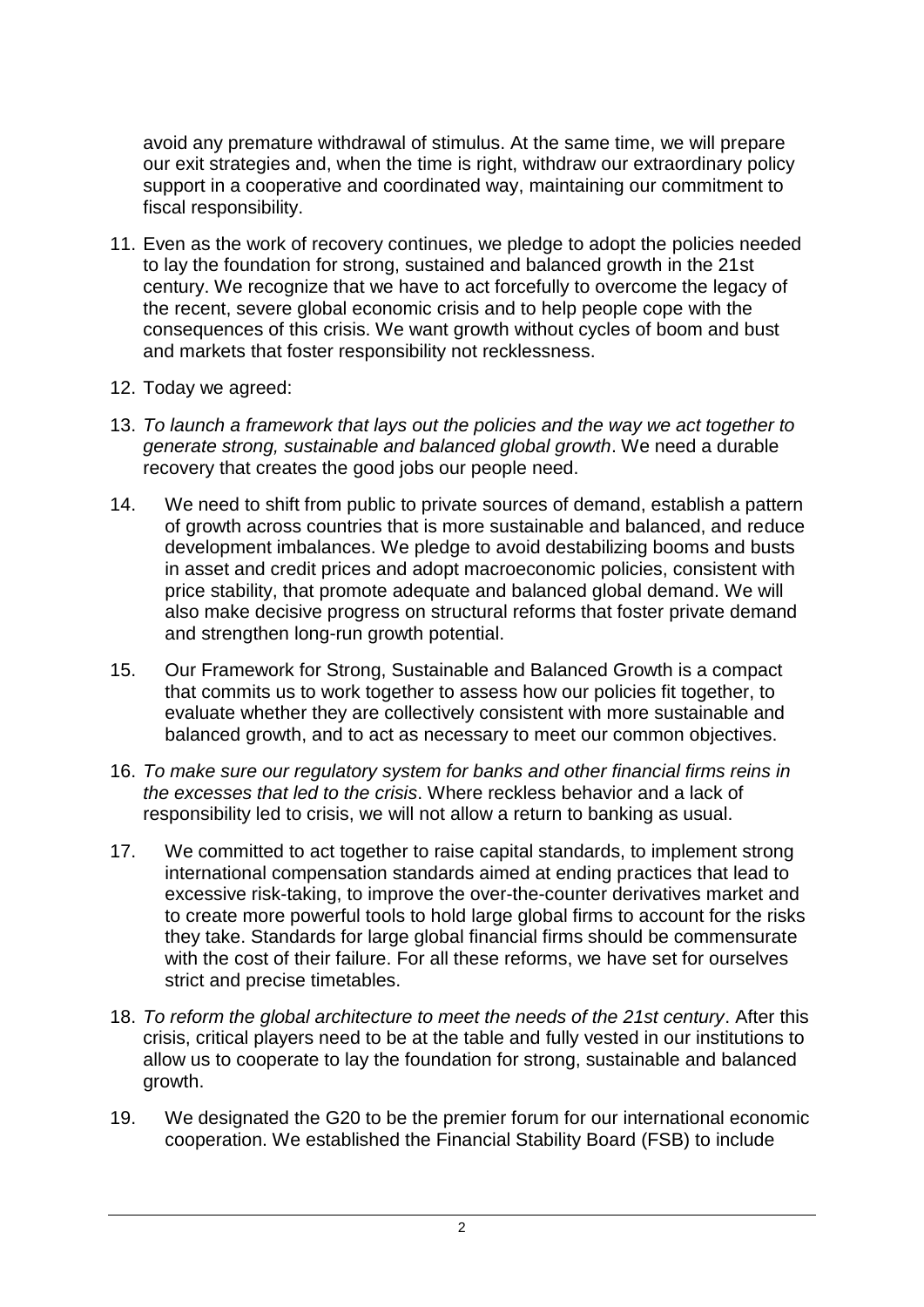major emerging economies and welcome its efforts to coordinate and monitor progress in strengthening financial regulation.

- 20. We are committed to a shift in International Monetary Fund (IMF) quota share to dynamic emerging markets and developing countries of at least 5% from over-represented countries to under-represented countries using the current quota formula as the basis to work from. Today we have delivered on our promise to contribute over \$500 billion to a renewed and expanded IMF New Arrangements to Borrow (NAB).
- 21. We stressed the importance of adopting a dynamic formula at the World Bank which primarily reflects countries' evolving economic weight and the World Bank's development mission, and that generates an increase of at least 3% of voting power for developing and transition countries, to the benefit of underrepresented countries. While recognizing that over-represented countries will make a contribution, it will be important to protect the voting power of the smallest poor countries. We called on the World Bank to play a leading role in responding to problems whose nature requires globally coordinated action, such as climate change and food security, and agreed that the World Bank and the regional development banks should have sufficient resources to address these challenges and fulfill their mandates.
- 22. *To take new steps to increase access to food, fuel and finance among the world's poorest while clamping down on illicit outflows*. Steps to reduce the development gap can be a potent driver of global growth.
- 23. Over four billion people remain undereducated, ill-equipped with capital and technology, and insufficiently integrated into the global economy. We need to work together to make the policy and institutional changes needed to accelerate the convergence of living standards and productivity in developing and emerging economies to the levels of the advanced economies. To start, we call on the World Bank to develop a new trust fund to support the new Food Security Initiative for low-income countries announced last summer. We will increase, on a voluntary basis, funding for programs to bring clean affordable energy to the poorest, such as the Scaling Up Renewable Energy Program.
- 24. *To phase out and rationalize over the medium term inefficient fossil fuel subsidies while providing targeted support for the poorest*. Inefficient fossil fuel subsidies encourage wasteful consumption, reduce our energy security, impede investment in clean energy sources and undermine efforts to deal with the threat of climate change.
- 25. We call on our Energy and Finance Ministers to report to us their implementation strategies and timeline for acting to meet this critical commitment at our next meeting.
- 26. We will promote energy market transparency and market stability as part of our broader effort to avoid excessive volatility.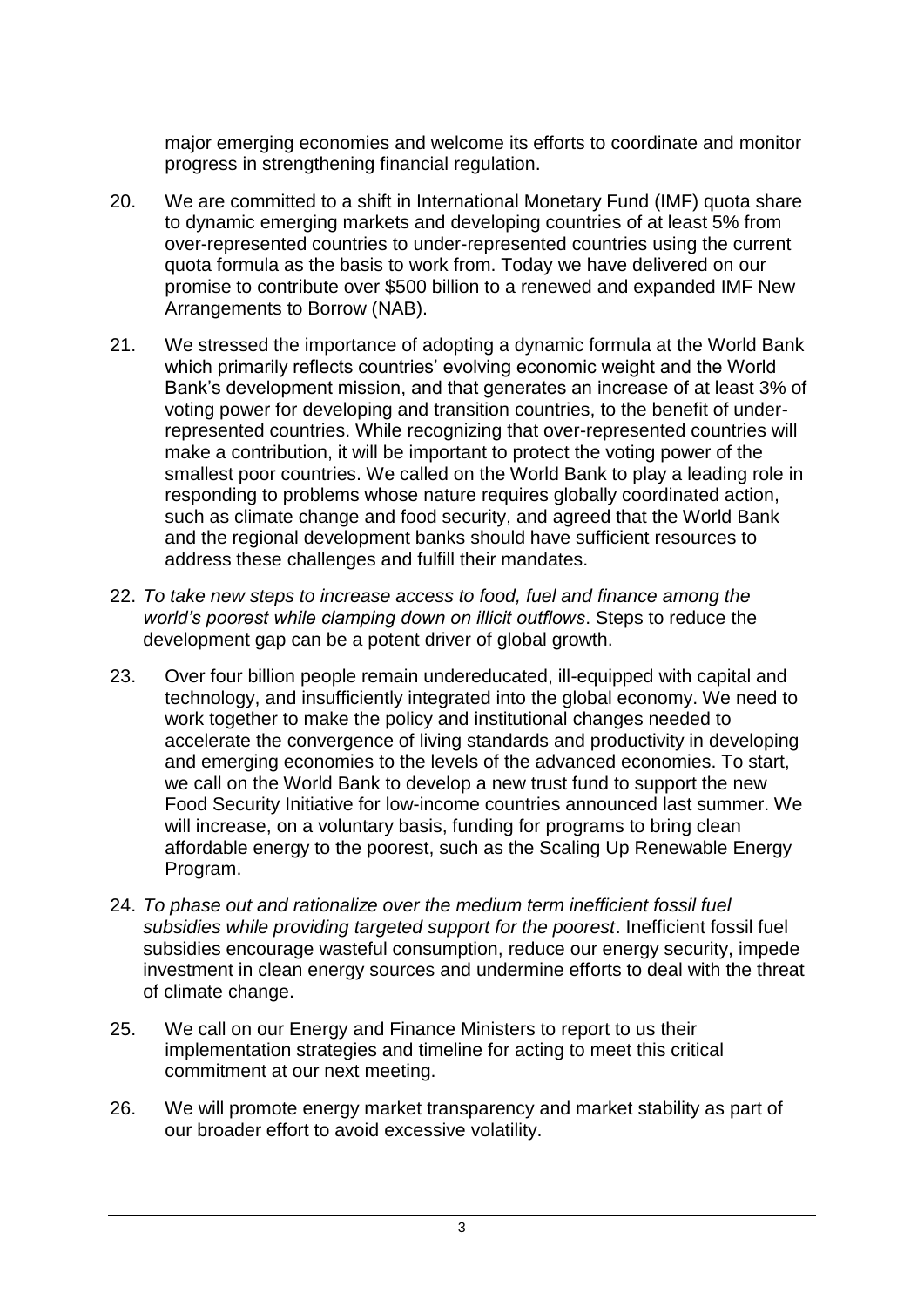- *27. To maintain our openness and move toward greener, more sustainable growth.*
- 28. We will fight protectionism. We are committed to bringing the Doha Round to a successful conclusion in 2010.
- 29. We will spare no effort to reach agreement in Copenhagen through the United Nations Framework Convention on Climate Change (UNFCCC) negotiations.
- 30. We warmly welcome the report by the Chair of the London Summit commissioned at our last meeting and published today.
- 31. Finally, we agreed to meet in Canada in June 2010 and in Korea in November 2010. We expect to meet annually thereafter and will meet in France in 2011.

\* \* \*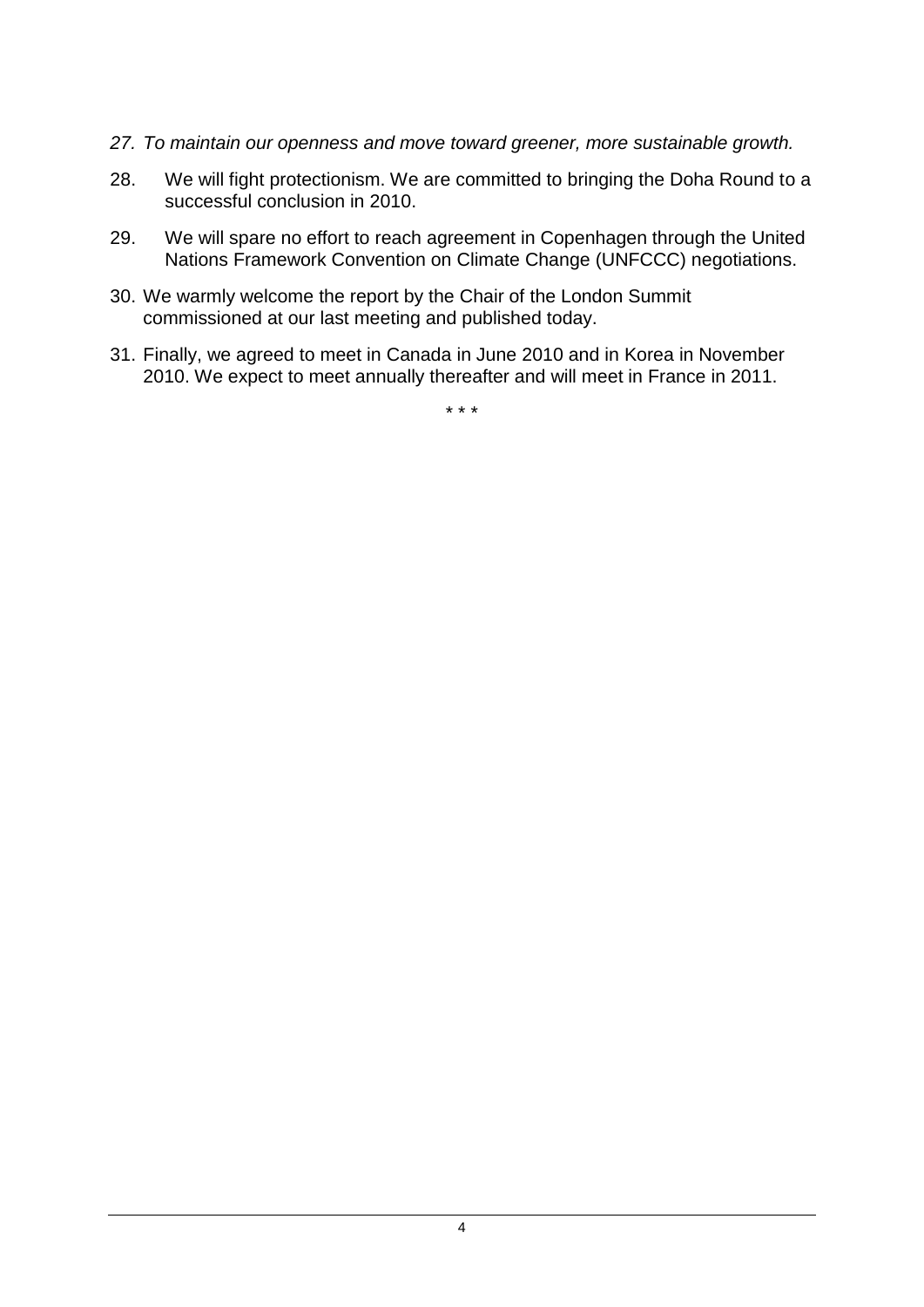1. We assessed the progress we have made together in addressing the global crisis and agreed to maintain our steps to support economic activity until recovery is assured. We further committed to additional steps to ensure strong, sustainable, and balanced growth, to build a stronger international financial system, to reduce development imbalances, and to modernize our architecture for international economic cooperation.

#### **A Framework for Strong, Sustainable, and Balanced Growth**

- 2. The growth of the global economy and the success of our coordinated effort to respond to the recent crisis have increased the case for more sustained and systematic international cooperation. In the short-run, we must continue to implement our stimulus programs to support economic activity until recovery clearly has taken hold. We also need to develop a transparent and credible process for withdrawing our extraordinary fiscal, monetary and financial sector support, to be implemented when recovery becomes fully secured. We task our Finance Ministers, working with input from the IMF and FSB, at their November meeting to continue developing cooperative and coordinated exit strategies recognizing that the scale, timing, and sequencing of this process will vary across countries or regions and across the type of policy measures. Credible exit strategies should be designed and communicated clearly to anchor expectations and reinforce confidence.
- 3. The IMF estimates that world growth will resume this year and rise by nearly 3% by the end of 2010. Subsequently, our objective is to return the world to high, sustainable, and balanced growth, while maintaining our commitment to fiscal responsibility and sustainability, with reforms to increase our growth potential and capacity to generate jobs and policies designed to avoid both the re-creation of asset bubbles and the re-emergence of unsustainable global financial flows. We commit to put in place the necessary policy measures to achieve these outcomes.
- 4. We will need to work together as we manage the transition to a more balanced pattern of global growth. The crisis and our initial policy responses have already produced significant shifts in the pattern and level of growth across countries. Many countries have already taken important steps to expand domestic demand, bolstering global activity and reducing imbalances. In some countries, the rise in private saving now underway will, in time, need to be augmented by a rise in public saving. Ensuring a strong recovery will necessitate adjustments across different parts of the global economy, while requiring macroeconomic policies that promote adequate and balanced global demand as well as decisive progress on structural reforms that foster private domestic demand, narrow the global development gap, and strengthen long-run growth potential. The IMF estimates that only with such adjustments and realignments, will global growth reach a strong, sustainable, and balanced pattern. While governments have started moving in the right direction, a shared understanding and deepened dialogue will help build a more stable, lasting, and sustainable pattern of growth. Raising living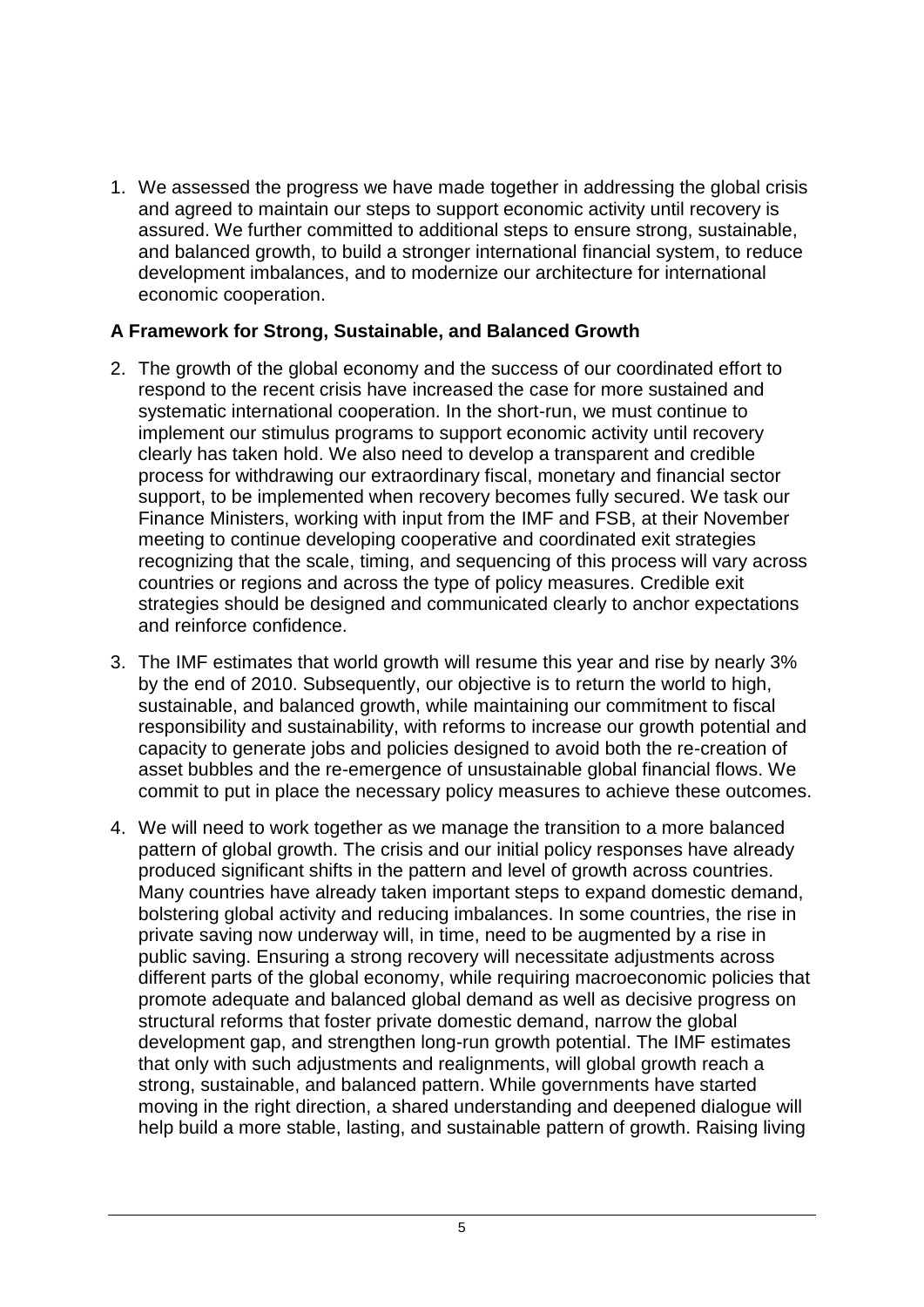standards in the emerging markets and developing countries is also a critical element in achieving sustainable growth in the global economy.

- 5. Today we are launching a Framework for Strong, Sustainable, and Balanced Growth. To put in place this framework, we commit to develop a process whereby we set out our objectives, put forward policies to achieve these objectives, and together assess our progress. We will ask the IMF to help us with its analysis of how our respective national or regional policy frameworks fit together. We will ask the World Bank to advise us on progress in promoting development and poverty reduction as part of the rebalancing of global growth. We will work together to ensure that our fiscal, monetary, trade, and structural policies are collectively consistent with more sustainable and balanced trajectories of growth. We will undertake macro prudential and regulatory policies to help prevent credit and asset price cycles from becoming forces of destabilization. As we commit to implement a new, sustainable growth model, we should encourage work on measurement methods so as to better take into account the social and environmental dimensions of economic development.
- 6. We call on our Finance Ministers and Central Bank Governors to launch the new Framework by November by initiating a cooperative process of mutual assessment of our policy frameworks and the implications of those frameworks for the pattern and sustainability of global growth. We believe that regular consultations, strengthened cooperation on macroeconomic policies, the exchange of experiences on structural policies, and ongoing assessment will promote the adoption of sound policies and secure a healthy global economy. Our compact is that:
	- G20 members will agree on shared policy objectives. These objectives should be updated as conditions evolve.
	- G20 members will set out our medium-term policy frameworks and will work together to assess the collective implications of our national policy frameworks for the level and pattern of global growth and to identify potential risks to financial stability.
	- G20 Leaders will consider, based on the results of the mutual assessment, and agree any actions to meet our common objectives.
- 7. This process will only be successful if it is supported by candid, even-handed, and balanced analysis of our policies. We ask the IMF to assist our Finance Ministers and Central Bank Governors in this process of mutual assessment by developing a forward-looking analysis of whether policies pursued by individual G20 countries are collectively consistent with more sustainable and balanced trajectories for the global economy, and to report regularly to both the G20 and the International Monetary and Financial Committee (IMFC), building on the IMF's existing bilateral and multilateral surveillance analysis, on global economic developments, patterns of growth and suggested policy adjustments. Our Finance Ministers and Central Bank Governors will elaborate this process at their November meeting and we will review the results of the first mutual assessment at our next summit.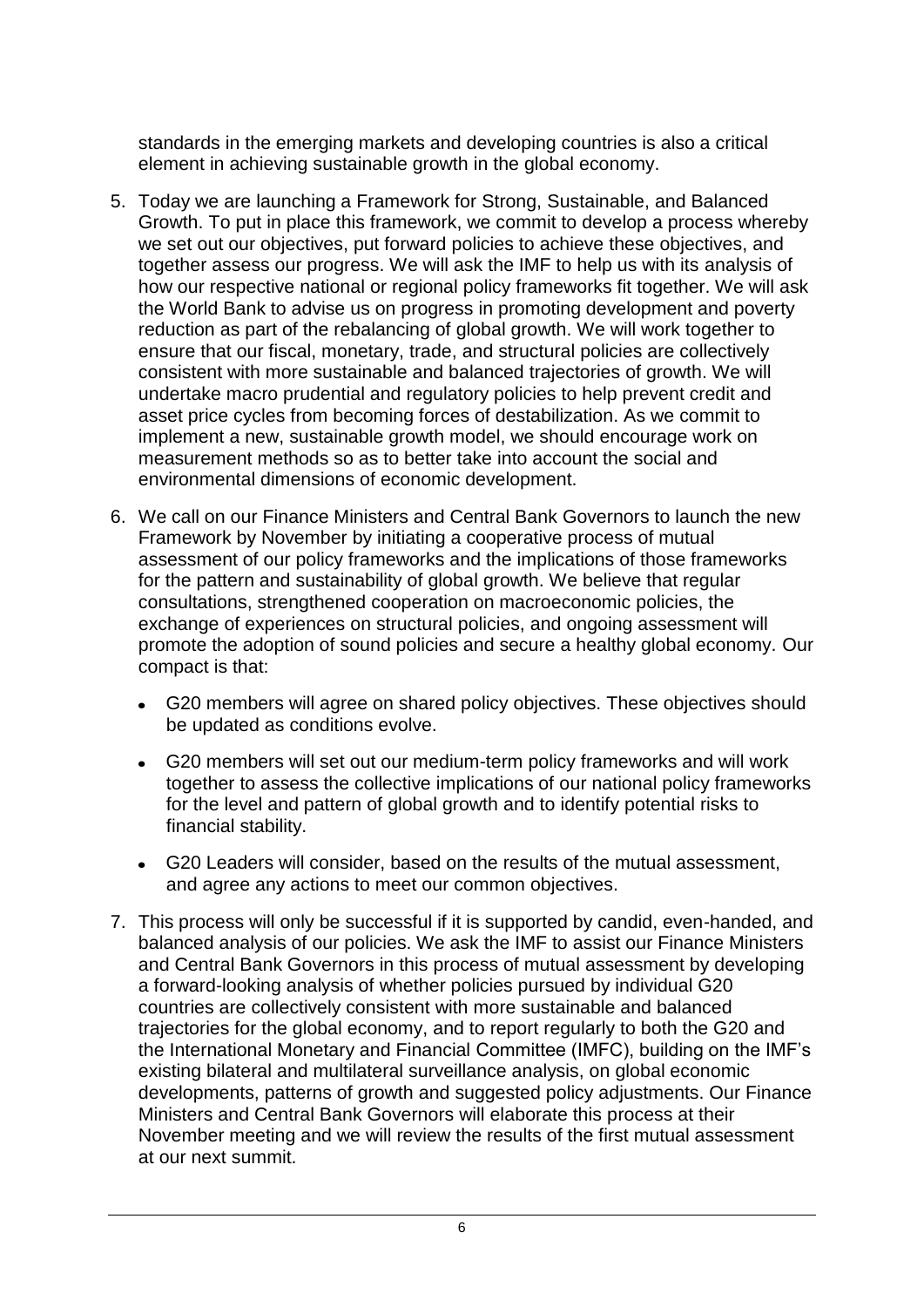- 8. These policies will help us to meet our responsibility to the community of nations to build a more resilient international financial system and to reduce development imbalances.
- 9. Building on Chancellor Merkel's proposed Charter, on which we will continue to work, we adopted today Core Values for Sustainable Economic Activity, which will include those of propriety, integrity, and transparency, and which will underpin the Framework.

#### **Strengthening the International Financial Regulatory System**

- 10.Major failures of regulation and supervision, plus reckless and irresponsible risk taking by banks and other financial institutions, created dangerous financial fragilities that contributed significantly to the current crisis. A return to the excessive risk taking prevalent in some countries before the crisis is not an option.
- 11.Since the onset of the global crisis, we have developed and begun implementing sweeping reforms to tackle the root causes of the crisis and transform the system for global financial regulation. Substantial progress has been made in strengthening prudential oversight, improving risk management, strengthening transparency, promoting market integrity, establishing supervisory colleges, and reinforcing international cooperation. We have enhanced and expanded the scope of regulation and oversight, with tougher regulation of over-the-counter (OTC) derivatives, securitization markets, credit rating agencies, and hedge funds. We endorse the institutional strengthening of the FSB through its Charter, following its establishment in London, and welcome its reports to Leaders and Ministers. The FSB's ongoing efforts to monitor progress will be essential to the full and consistent implementation of needed reforms. We call on the FSB to report on progress to the G20 Finance Ministers and Central Bank Governors in advance of the next Leaders summit.
- 12.Yet our work is not done. Far more needs to be done to protect consumers, depositors, and investors against abusive market practices, promote high quality standards, and help ensure the world does not face a crisis of the scope we have seen. We are committed to take action at the national and international level to raise standards together so that our national authorities implement global standards consistently in a way that ensures a level playing field and avoids fragmentation of markets, protectionism, and regulatory arbitrage. Our efforts to deal with impaired assets and to encourage the raising of additional capital must continue, where needed. We commit to conduct robust, transparent stress tests as needed. We call on banks to retain a greater proportion of current profits to build capital, where needed, to support lending. Securitization sponsors or originators should retain a part of the risk of the underlying assets, thus encouraging them to act prudently. It is important to ensure an adequate balance between macroprudential and microprudential regulation to control risks, and to develop the tools necessary to monitor and assess the buildup of macroprudential risks in the financial system. In addition, we have agreed to improve the regulation, functioning, and transparency of financial and commodity markets to address excessive commodity price volatility.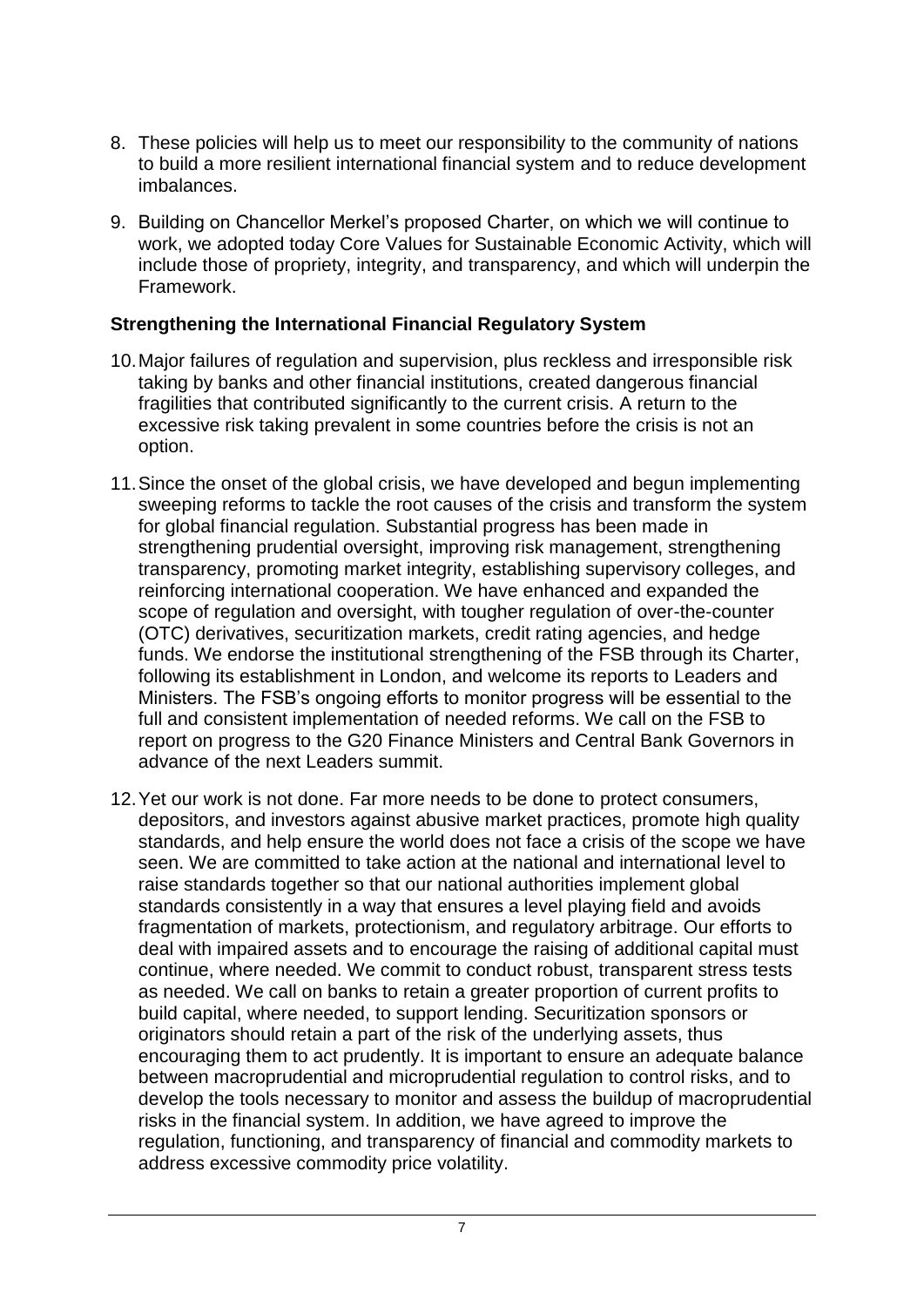- 13.As we encourage the resumption of lending to households and businesses, we must take care not to spur a return of the practices that led to the crisis. The steps we are taking here, when fully implemented, will result in a fundamentally stronger financial system than existed prior to the crisis. If we all act together, financial institutions will have stricter rules for risk-taking, governance that aligns compensation with long-term performance, and greater transparency in their operations. All firms whose failure could pose a risk to financial stability must be subject to consistent, consolidated supervision and regulation with high standards. Our reform is multi-faceted but at its core must be stronger capital standards, complemented by clear incentives to mitigate excessive risk-taking practices. Capital allows banks to withstand those losses that inevitably will come. It, together with more powerful tools for governments to wind down firms that fail, helps us hold firms accountable for the risks that they take. Building on their Declaration on Further Steps to Strengthen the International Financial System, we call on our Finance Ministers and Central Bank Governors to reach agreement on an international framework of reform in the following critical areas:
	- *Building high quality capital and mitigating pro-cyclicality:* We commit to developing by end-2010 internationally agreed rules to improve both the quantity and quality of bank capital and to discourage excessive leverage. These rules will be phased in as financial conditions improve and economic recovery is assured, with the aim of implementation by end-2012. The national implementation of higher level and better quality capital requirements, countercyclical capital buffers, higher capital requirements for risky products and offbalance sheet activities, as elements of the Basel II Capital Framework, together with strengthened liquidity risk requirements and forward-looking provisioning, will reduce incentives for banks to take excessive risks and create a financial system better prepared to withstand adverse shocks. We welcome the key measures recently agreed by the oversight body of the Basel Committee to strengthen the supervision and regulation of the banking sector. We support the introduction of a leverage ratio as a supplementary measure to the Basel II risk-based framework with a view to migrating to a Pillar 1 treatment based on appropriate review and calibration. To ensure comparability, the details of the leverage ratio will be harmonized internationally, fully adjusting for differences in accounting. All major G20 financial centers commit to have adopted the Basel II Capital Framework by 2011.
	- *Reforming compensation practices to support financial stability:* Excessive  $\bullet$ compensation in the financial sector has both reflected and encouraged excessive risk taking. Reforming compensation policies and practices is an essential part of our effort to increase financial stability. We fully endorse the implementation standards of the FSB aimed at aligning compensation with long-term value creation, not excessive risk-taking, including by (i) avoiding multi-year guaranteed bonuses; (ii) requiring a significant portion of variable compensation to be deferred, tied to performance and subject to appropriate clawback and to be vested in the form of stock or stock-like instruments, as long as these create incentives aligned with long-term value creation and the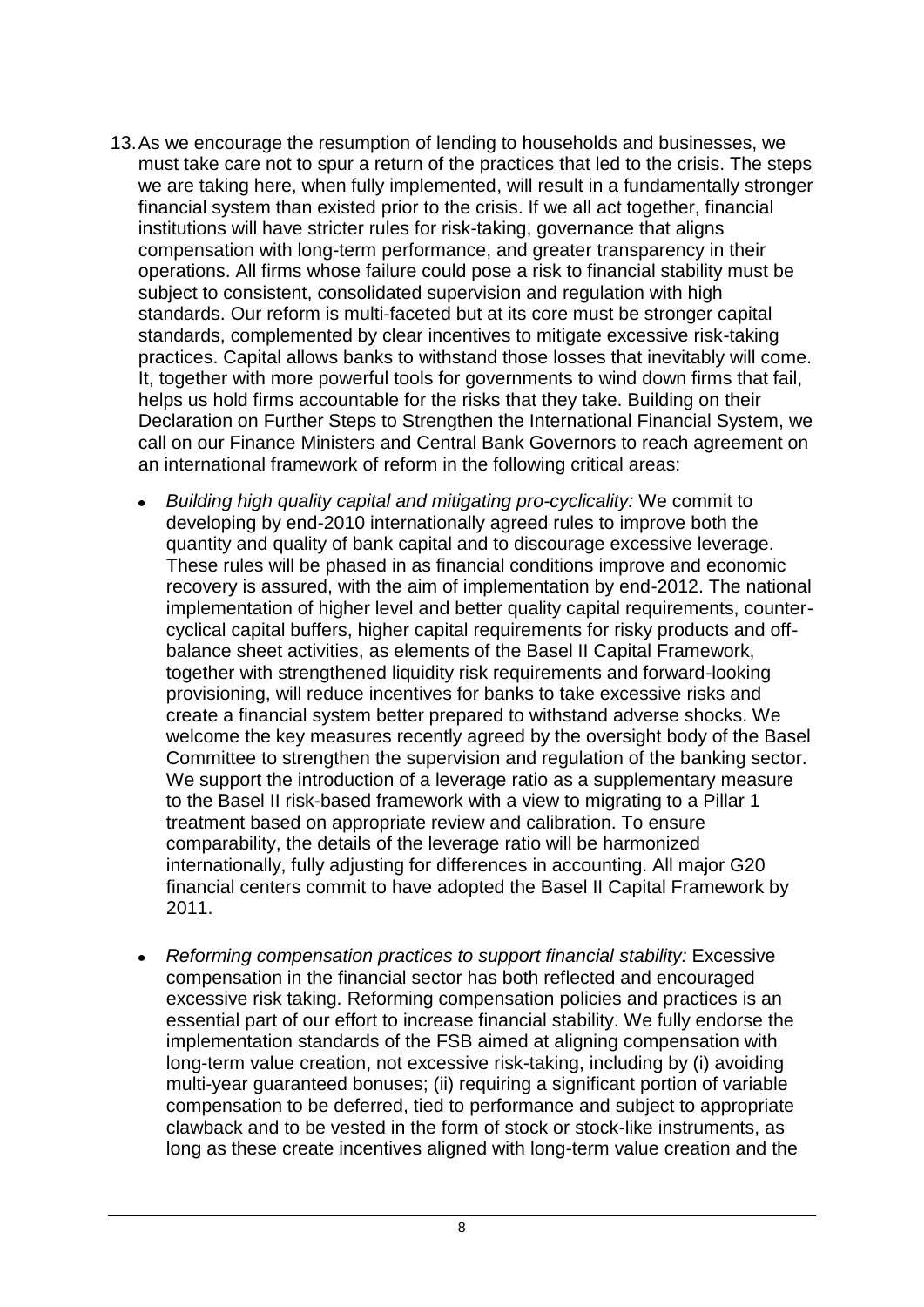time horizon of risk; (iii) ensuring that compensation for senior executives and other employees having a material impact on the firm's risk exposure align with performance and risk; (iv) making firms' compensation policies and structures transparent through disclosure requirements; (v) limiting variable compensation as a percentage of total net revenues when it is inconsistent with the maintenance of a sound capital base; and (vi) ensuring that compensation committees overseeing compensation policies are able to act independently. Supervisors should have the responsibility to review firms' compensation policies and structures with institutional and systemic risk in mind and, if necessary to offset additional risks, apply corrective measures, such as higher capital requirements, to those firms that fail to implement sound compensation policies and practices. Supervisors should have the ability to modify compensation structures in the case of firms that fail or require extraordinary public intervention. We call on firms to implement these sound compensation practices immediately. We task the FSB to monitor the implementation of FSB standards and propose additional measures as required by March 2010.

- *Improving over-the-counter derivatives markets:* All standardized OTC derivative contracts should be traded on exchanges or electronic trading platforms, where appropriate, and cleared through central counterparties by end-2012 at the latest. OTC derivative contracts should be reported to trade repositories. Non-centrally cleared contracts should be subject to higher capital requirements. We ask the FSB and its relevant members to assess regularly implementation and whether it is sufficient to improve transparency in the derivatives markets, mitigate systemic risk, and protect against market abuse.
- *Addressing cross-border resolutions and systemically important financial institutions by end-2010:* Systemically important financial firms should develop internationally-consistent firm-specific contingency and resolution plans. Our authorities should establish crisis management groups for the major crossborder firms and a legal framework for crisis intervention as well as improve information sharing in times of stress. We should develop resolution tools and frameworks for the effective resolution of financial groups to help mitigate the disruption of financial institution failures and reduce moral hazard in the future. Our prudential standards for systemically important institutions should be commensurate with the costs of their failure. The FSB should propose by the end of October 2010 possible measures including more intensive supervision and specific additional capital, liquidity, and other prudential requirements.
- 14.We call on our international accounting bodies to redouble their efforts to achieve a single set of high quality, global accounting standards within the context of their independent standard setting process, and complete their convergence project by June 2011. The International Accounting Standards Board's (IASB) institutional framework should further enhance the involvement of various stakeholders.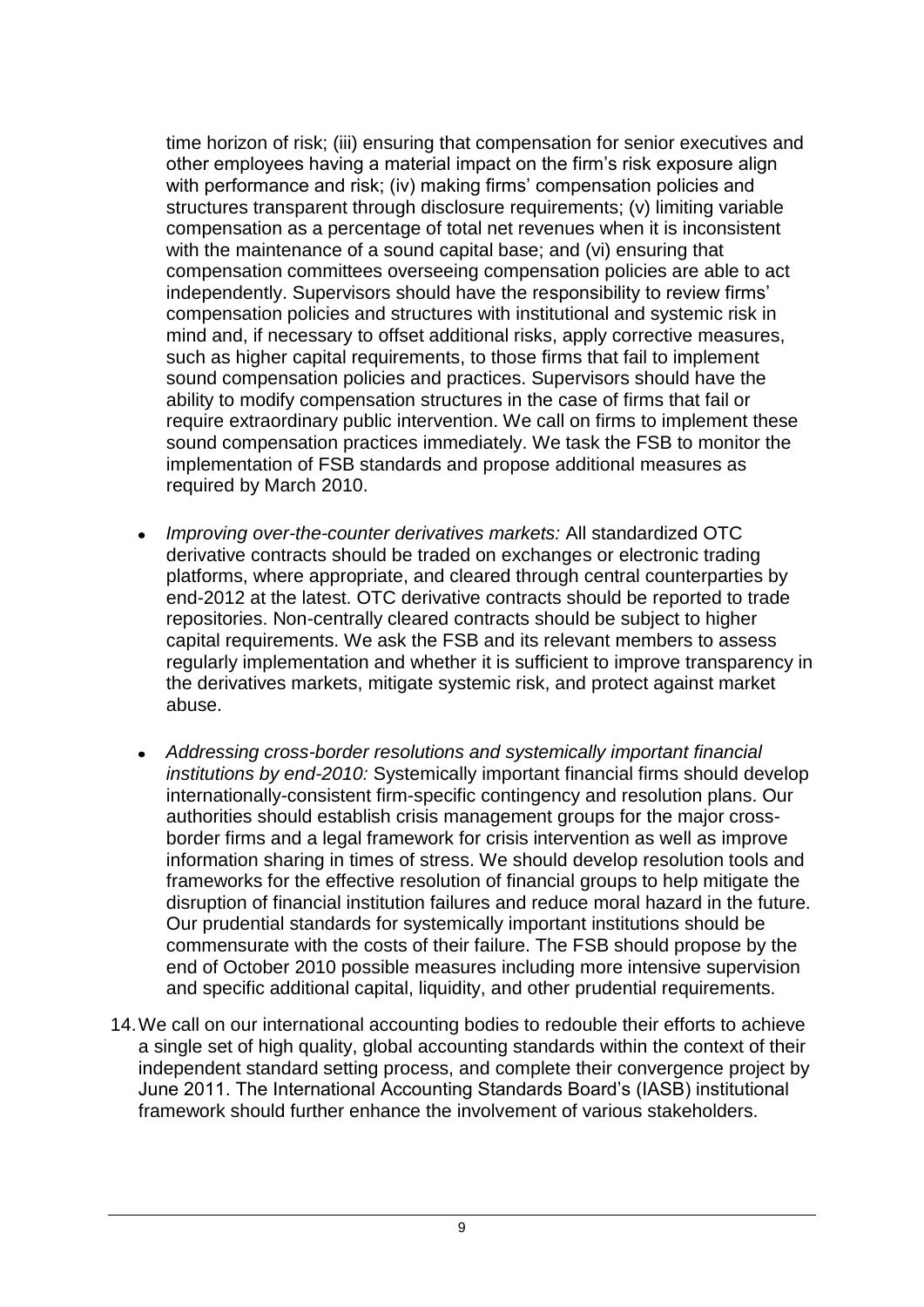- 15.Our commitment to fight non-cooperative jurisdictions (NCJs) has produced impressive results. We are committed to maintain the momentum in dealing with tax havens, money laundering, proceeds of corruption, terrorist financing, and prudential standards. We welcome the expansion of the Global Forum on Transparency and Exchange of Information, including the participation of developing countries, and welcome the agreement to deliver an effective program of peer review. The main focus of the Forum's work will be to improve tax transparency and exchange of information so that countries can fully enforce their tax laws to protect their tax base. We stand ready to use countermeasures against tax havens from March 2010. We welcome the progress made by the Financial Action Task Force (FATF) in the fight against money laundering and terrorist financing and call upon the FATF to issue a public list of high risk jurisdictions by February 2010. We call on the FSB to report progress to address NCJs with regards to international cooperation and information exchange in November 2009 and to initiate a peer review process by February 2010.
- 16.We task the IMF to prepare a report for our next meeting with regard to the range of options countries have adopted or are considering as to how the financial sector could make a fair and substantial contribution toward paying for any burdens associated with government interventions to repair the banking system.

#### **Modernizing our Global Institutions to Reflect Today's Global Economy**

17.Modernizing the international financial institutions and global development architecture is essential to our efforts to promote global financial stability, foster sustainable development, and lift the lives of the poorest. We warmly welcome Prime Minister Brown's report on his review of the responsiveness and adaptability of the international financial institutions (IFIs) and ask our Finance Ministers to consider its conclusions.

#### **Reforming the Mandate, Mission and Governance of the IMF**

- 18.Our commitment to increase the funds available to the IMF allowed it to stem the spread of the crisis to emerging markets and developing countries. This commitment and the innovative steps the IMF has taken to create the facilities needed for its resources to be used efficiently and flexibly have reduced global risks. Capital again is flowing to emerging economies.
- 19.We have delivered on our promise to treble the resources available to the IMF. We are contributing over \$500 billion to a renewed and expanded IMF New Arrangements to Borrow (NAB). The IMF has made Special Drawing Rights (SDR) allocations of \$283 billion in total, more than \$100 billion of which will supplement emerging market and developing countries' existing reserve assets. Resources from the agreed sale of IMF gold, consistent with the IMF's new income model, and funds from internal and other sources will more than double the Fund's medium-term concessional lending capacity.
- 20.Our collective response to the crisis has highlighted both the benefits of international cooperation and the need for a more legitimate and effective IMF. The Fund must play a critical role in promoting global financial stability and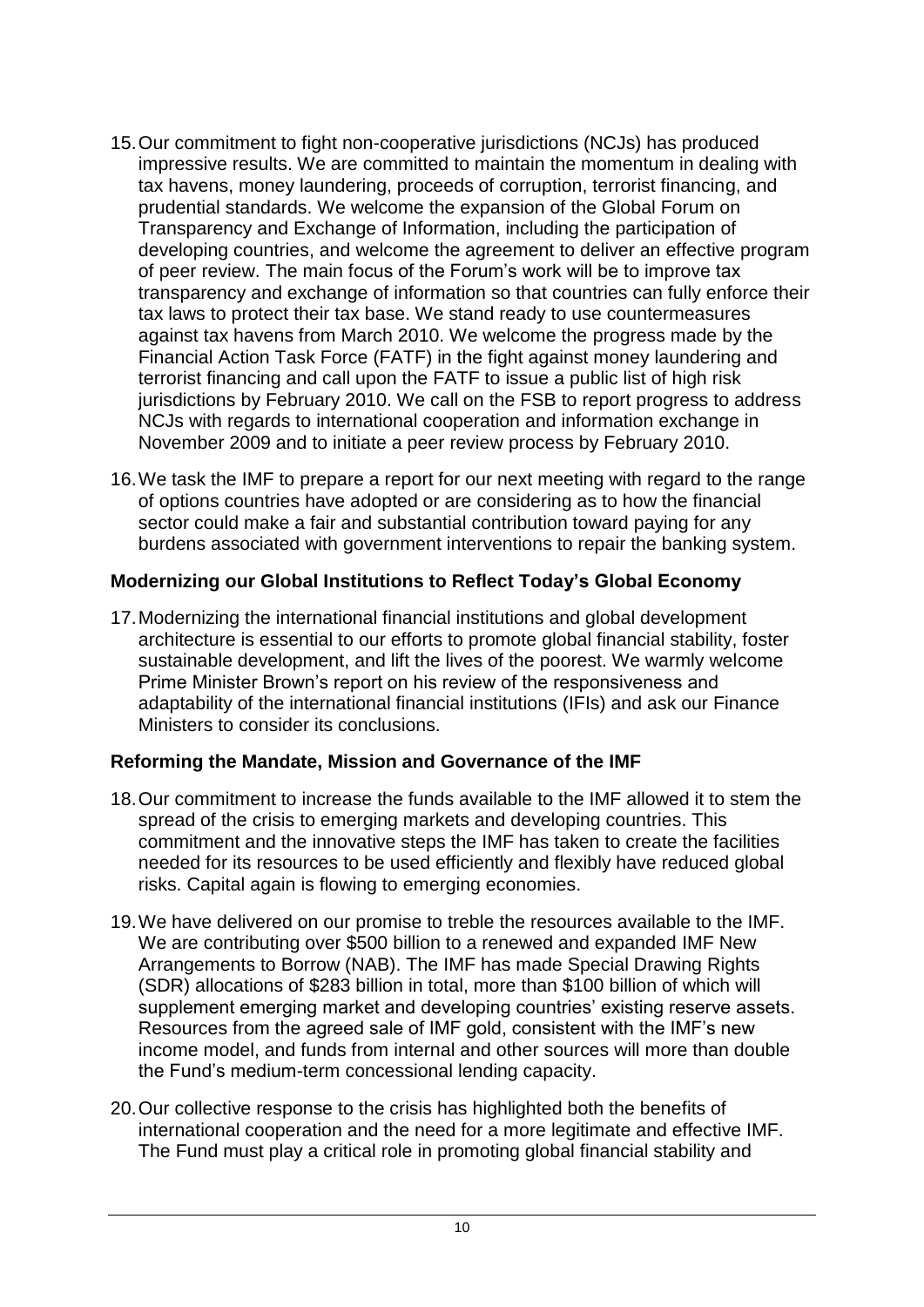rebalancing growth. We welcome the reform of IMF's lending facilities, including the creation of the innovative Flexible Credit Line. The IMF should continue to strengthen its capacity to help its members cope with financial volatility, reducing the economic disruption from sudden swings in capital flows and the perceived need for excessive reserve accumulation. As recovery takes hold, we will work together to strengthen the Fund's ability to provide even-handed, candid and independent surveillance of the risks facing the global economy and the international financial system. We ask the IMF to support our effort under the Framework for Strong, Sustainable and Balanced Growth through its surveillance of our countries' policy frameworks and their collective implications for financial stability and the level and pattern of global growth.

21.Modernizing the IMF's governance is a core element of our effort to improve the IMF's credibility, legitimacy, and effectiveness. We recognize that the IMF should remain a quota-based organization and that the distribution of quotas should reflect the relative weights of its members in the world economy, which have changed substantially in view of the strong growth in dynamic emerging market and developing countries. To this end, we are committed to a shift in quota share to dynamic emerging market and developing countries of at least five percent from over-represented to under-represented countries using the current IMF quota formula as the basis to work from. We are also committed to protecting the voting share of the poorest in the IMF. On this basis and as part of the IMF's quota review, to be completed by January 2011, we urge an acceleration of work toward bringing the review to a successful conclusion. As part of that review, we agree that a number of other critical issues will need to be addressed, including: the size of any increase in IMF quotas, which will have a bearing on the ability to facilitate change in quota shares; the size and composition of the Executive Board; ways of enhancing the Board's effectiveness; and the Fund Governors' involvement in the strategic oversight of the IMF. Staff diversity should be enhanced. As part of a comprehensive reform package, we agree that the heads and senior leadership of all international institutions should be appointed through an open, transparent and merit-based process. We must urgently implement the package of IMF quota and voice reforms agreed in April 2008.

#### **Reforming the Mission, Mandate and Governance of Our Development Banks**

22.The Multilateral Development Banks (MDBs) responded to our April call to accelerate and expand lending to mitigate the impact of the crisis on the world's poorest with streamlined facilities, new tools and facilities, and a rapid increase in their lending. They are on track to deliver the promised \$100 billion in additional lending. We welcome and encourage the MDBs to continue making full use of their balance sheets. We also welcome additional measures such as the temporary use of callable capital contributions from a select group of donors as was done at the InterAmerican Development Bank (IaDB). Our Finance Ministers should consider how mechanisms such as temporary callable and contingent capital could be used in the future to increase MDB lending at times of crisis. We reaffirm our commitment to ensure that the Multilateral Development Banks and their concessional lending facilities, especially the International Development Agency (IDA) and the African Development Fund, are appropriately funded.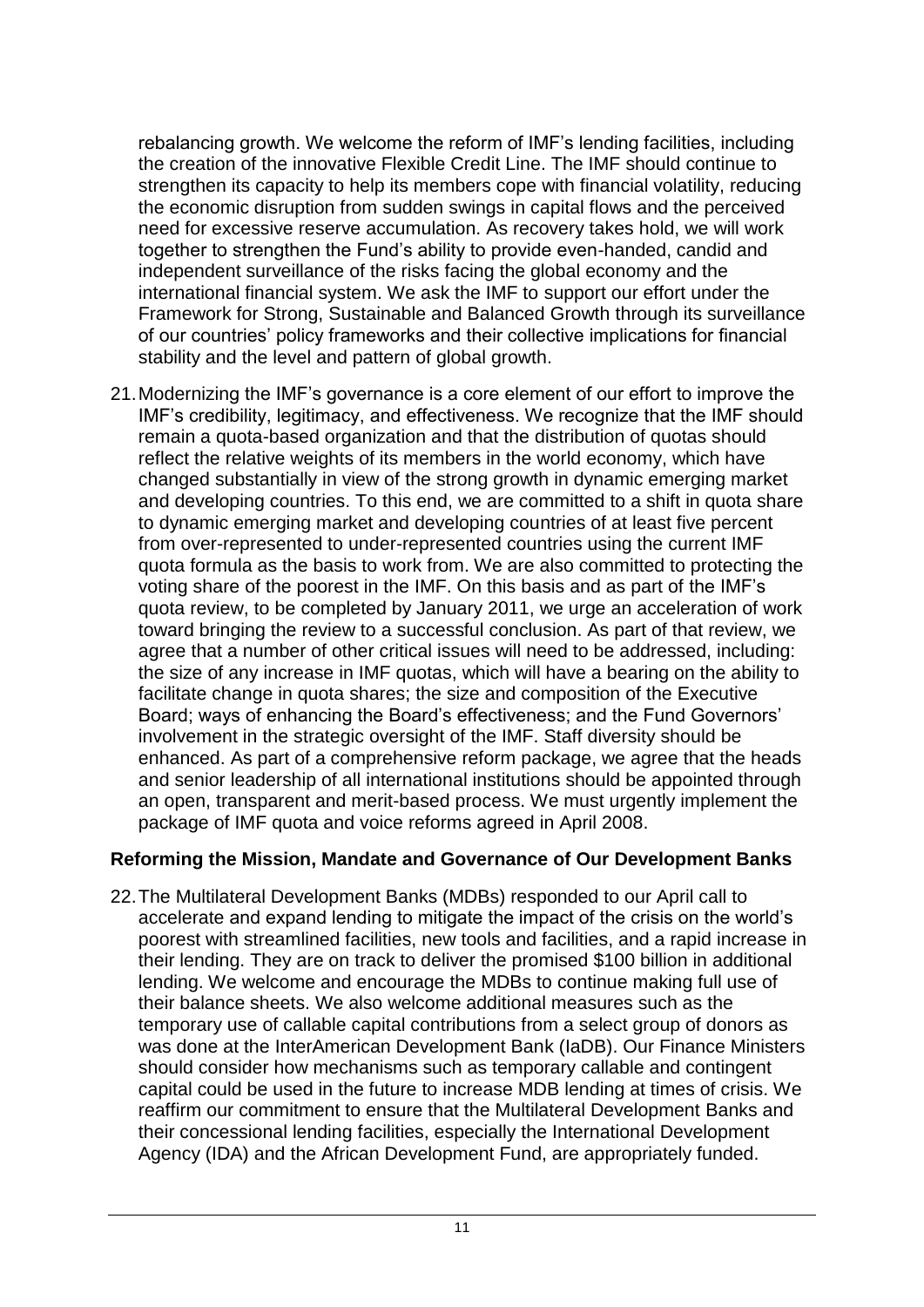- 23.Even as we work to mitigate the impact of the crisis, we must strengthen and reform the global development architecture for responding to the world's longterm challenges.
- 24.We agree that development and reducing global poverty are central to the development banks' core mission. The World Bank and other multilateral development banks are also critical to our ability to act together to address challenges, such as climate change and food security, which are global in nature and require globally coordinated action. The World Bank, working with the regional development banks and other international organizations, should strengthen:
	- its focus on food security through enhancements in agricultural productivity and access to technology, and improving access to food, in close cooperation with relevant specialized agencies;
	- its focus on human development and security in the poorest and most challenging environments;
	- support for private-sector led growth and infrastructure to enhance opportunities for the poorest, social and economic inclusion, and economic growth; and
	- contributions to financing the transition to a green economy through investment in sustainable clean energy generation and use, energy efficiency and climate resilience; this includes responding to countries needs to integrate climate change concerns into their core development strategies, improved domestic policies, and to access new sources of climate finance.
- 25.To enhance their effectiveness, the World Bank and the regional development banks should strengthen their coordination, when appropriate, with other bilateral and multilateral institutions. They should also strengthen recipient country ownership of strategies and programs and allow adequate policy space.
- 26.We will help ensure the World Bank and the regional development banks have sufficient resources to fulfill these four challenges and their development mandate, including through a review of their general capital increase needs to be completed by the first half of 2010. Additional resources must be joined to key institutional reforms to ensure effectiveness: greater coordination and a clearer division of labor; an increased commitment to transparency, accountability, and good corporate governance; an increased capacity to innovate and achieve demonstrable results; and greater attention to the needs of the poorest populations.
- 27.We commit to pursue governance and operational effectiveness reform in conjunction with voting reform to ensure that the World Bank is relevant, effective, and legitimate. We stress the importance of moving towards equitable voting power in the World Bank over time through the adoption of a dynamic formula which primarily reflects countries' evolving economic weight and the World Bank's development mission, and that generates in the next shareholding review a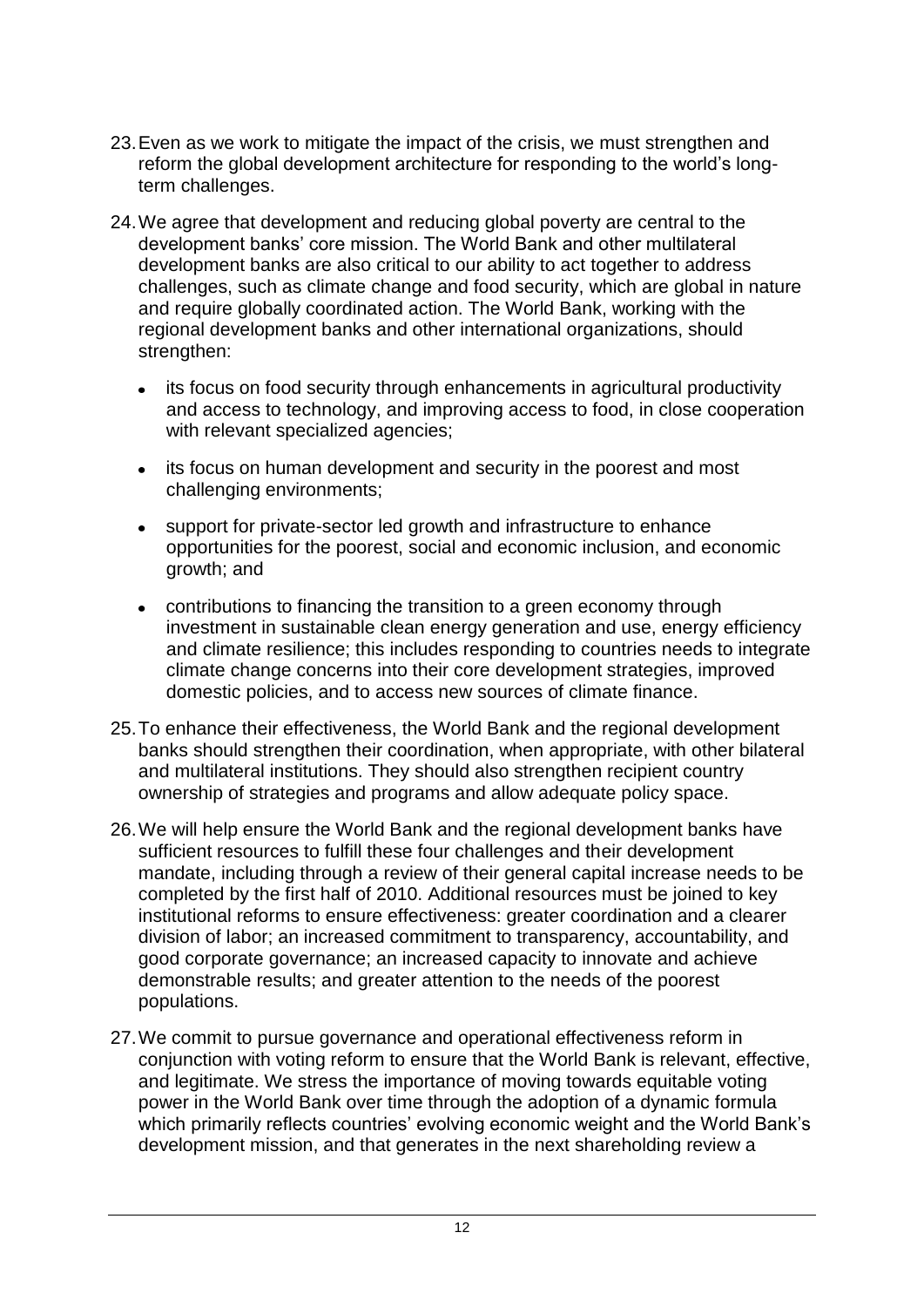significant increase of at least 3% of voting power for developing and transition countries, in addition to the 1.46% increase under the first phase of this important adjustment, to the benefit of under-represented countries. While recognizing that over-represented countries will make a contribution, it will be important to protect the voting power of the smallest poor countries. We recommit to reaching agreement by the 2010 Spring Meetings.

#### **Energy Security and Climate Change**

- 28.Access to diverse, reliable, affordable and clean energy is critical for sustainable growth. Inefficient markets and excessive volatility negatively affect both producers and consumers. Noting the St. Petersburg Principles on Global Energy Security, which recognize the shared interest of energy producing, consuming and transiting countries in promoting global energy security, we individually and collectively commit to:
	- Increase energy market transparency and market stability by publishing complete, accurate, and timely data on oil production, consumption, refining and stock levels, as appropriate, on a regular basis, ideally monthly, beginning by January 2010. We note the Joint Oil Data Initiative as managed by the International Energy Forum (IEF) and welcome their efforts to examine the expansion of their data collection to natural gas. We will improve our domestic capabilities to collect energy data and improve energy demand and supply forecasting and ask the International Energy Agency (IEA) and the Organization of Petroleum Exporting Countries (OPEC) to ramp up their efforts to assist interested countries in developing those capabilities. We will strengthen the producer-consumer dialogue to improve our understanding of market fundamentals, including supply and demand trends, and price volatility, and note the work of the IEF experts group.
	- Improve regulatory oversight of energy markets by implementing the  $\bullet$ International Organization of Securities Commissions (IOSCO) recommendations on commodity futures markets and calling on relevant regulators to collect data on large concentrations of trader positions on oil in our national commodities futures markets. We ask our relevant regulators to report back at our next meeting on progress towards implementation. We will direct relevant regulators to also collect related data on over-the-counter oil markets and to take steps to combat market manipulation leading to excessive price volatility. We call for further refinement and improvement of commodity market information, including through the publication of more detailed and disaggregated data, coordinated as far as possible internationally. We ask IOSCO to help national governments design and implement these policies, conduct further analysis including with regard with to excessive volatility, make specific recommendations, and to report regularly on our progress.
- 29.Enhancing our energy efficiency can play an important, positive role in promoting energy security and fighting climate change. Inefficient fossil fuel subsidies encourage wasteful consumption, distort markets, impede investment in clean energy sources and undermine efforts to deal with climate change. The Organization for Economic Cooperation and Development (OECD) and the IEA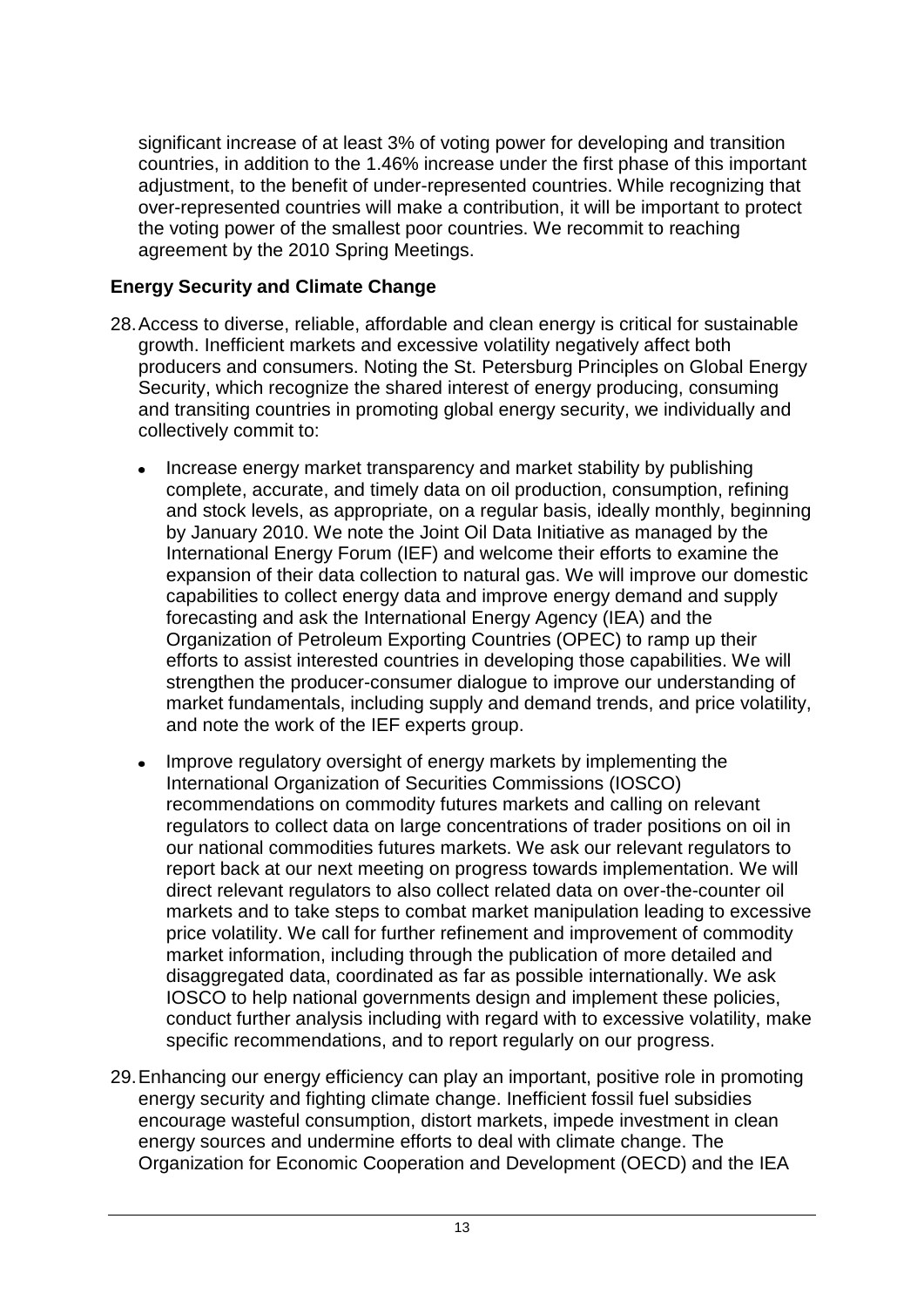have found that eliminating fossil fuel subsidies by 2020 would reduce global greenhouse gas emissions in 2050 by ten percent. Many countries are reducing fossil fuel subsidies while preventing adverse impact on the poorest. Building on these efforts and recognizing the challenges of populations suffering from energy poverty, we commit to:

- Rationalize and phase out over the medium term inefficient fossil fuel subsidies that encourage wasteful consumption. As we do that, we recognize the importance of providing those in need with essential energy services, including through the use of targeted cash transfers and other appropriate mechanisms. This reform will not apply to our support for clean energy, renewables, and technologies that dramatically reduce greenhouse gas emissions. We will have our Energy and Finance Ministers, based on their national circumstances, develop implementation strategies and timeframes, and report back to Leaders at the next Summit. We ask the international financial institutions to offer support to countries in this process. We call on all nations to adopt policies that will phase out such subsidies worldwide.
- 30.We request relevant institutions, such as the IEA, OPEC, OECD, and World Bank, provide an analysis of the scope of energy subsidies and suggestions for the implementation of this initiative and report back at the next summit.
- 31.Increasing clean and renewable energy supplies, improving energy efficiency, and promoting conservation are critical steps to protect our environment, promote sustainable growth and address the threat of climate change. Accelerated adoption of economically sound clean and renewable energy technology and energy efficiency measures diversifies our energy supplies and strengthens our energy security. We commit to:
	- Stimulate investment in clean energy, renewables, and energy efficiency and  $\bullet$ provide financial and technical support for such projects in developing countries.
	- Take steps to facilitate the diffusion or transfer of clean energy technology including by conducting joint research and building capacity. The reduction or elimination of barriers to trade and investment in this area are being discussed and should be pursued on a voluntary basis and in appropriate fora.
- 32.As leaders of the world's major economies, we are working for a resilient, sustainable, and green recovery. We underscore anew our resolve to take strong action to address the threat of dangerous climate change. We reaffirm the objective, provisions, and principles of the United Nations Framework Convention on Climate Change (UNFCCC), including common but differentiated responsibilities. We note the principles endorsed by Leaders at the Major Economies Forum in L'Aquila, Italy. We will intensify our efforts, in cooperation with other parties, to reach agreement in Copenhagen through the UNFCCC negotiation. An agreement must include mitigation, adaptation, technology, and financing.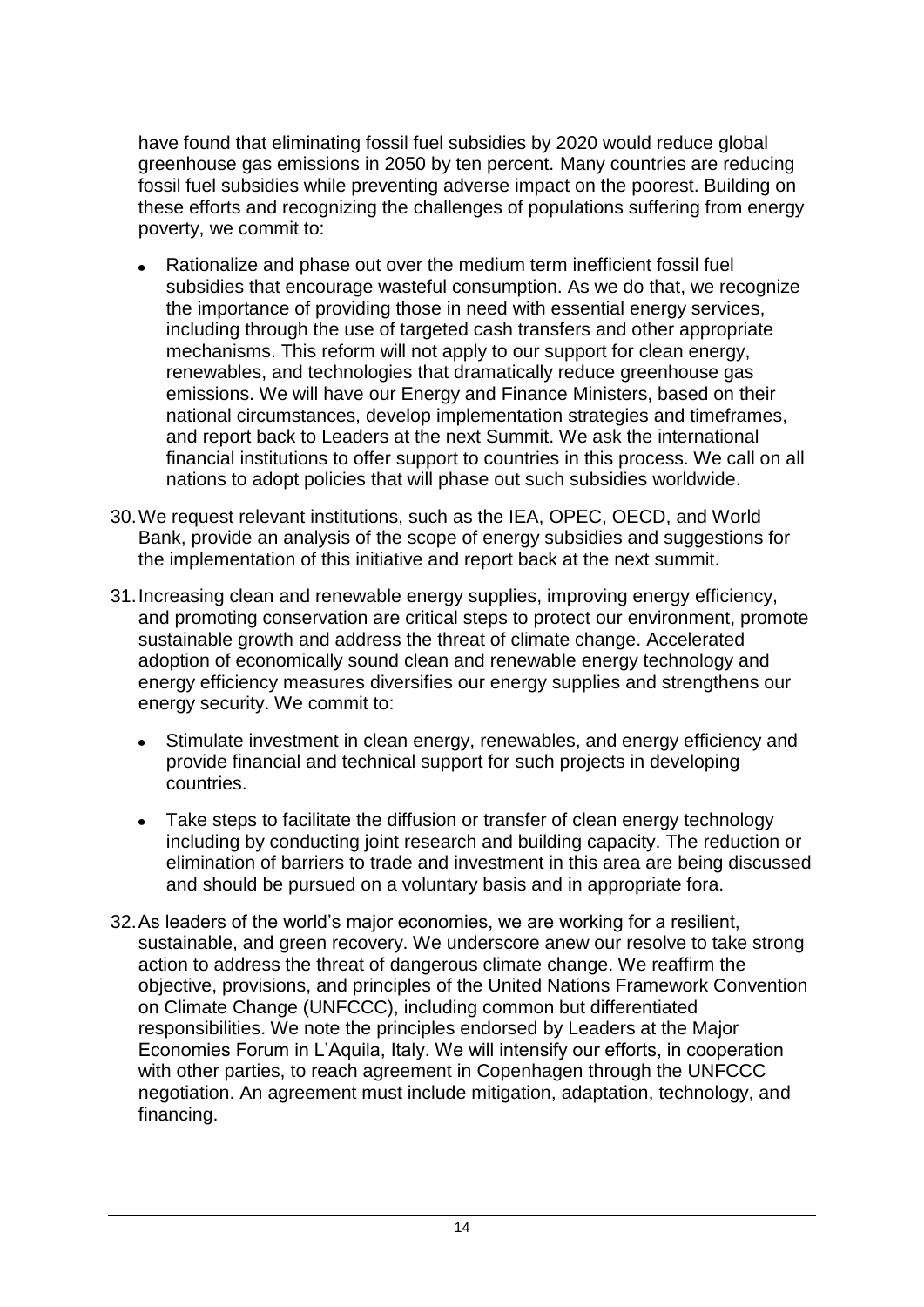33.We welcome the work of the Finance Ministers and direct them to report back at their next meeting with a range of possible options for climate change financing to be provided as a resource to be considered in the UNFCCC negotiations at Copenhagen.

#### **Strengthening Support for the Most Vulnerable**

- 34.Many emerging and developing economies have made great strides in raising living standards as their economies converge toward the productivity levels and living standards of advanced economies. This process was interrupted by the crisis and is still far from complete. The poorest countries have little economic cushion to protect vulnerable populations from calamity, particularly as the financial crisis followed close on the heels of a global spike in food prices. We note with concern the adverse impact of the global crisis on low income countries' (LICs) capacity to protect critical core spending in areas such as health, education, safety nets, and infrastructure. The UN's new Global Impact Vulnerability Alert System will help our efforts to monitor the impact of the crisis on the most vulnerable. We share a collective responsibility to mitigate the social impact of the crisis and to assure that all parts of the globe participate in the recovery.
- 35.The MDBs play a key role in the fight against poverty. We recognize the need for accelerated and additional concessional financial support to LICs to cushion the impact of the crisis on the poorest, welcome the increase in MDB lending during the crisis and support the MDBs having the resources needed to avoid a disruption of concessional financing to the most vulnerable countries. The IMF also has increased its concessional lending to LICs during the crisis. Resources from the sale of IMF gold, consistent with the new income model, and funds from internal and other sources will double the Fund's medium-term concessional lending capacity.
- 36.Several countries are considering creating, on a voluntary basis, mechanisms that could allow, consistent with their national circumstances, the mobilization of existing SDR resources to support the IMF's lending to the poorest countries. Even as we work to mitigate the impact of the crisis, we must strengthen and reform the global development architecture for responding to the world's longterm challenges. We ask our relevant ministers to explore the benefits of a new crisis support facility in IDA to protect LICs from future crises and the enhanced use of financial instruments in protecting the investment plans of middle income countries from interruption in times of crisis, including greater use of guarantees.
- 37.We reaffirm our historic commitment to meet the Millennium Development Goals and our respective Official Development Assistance (ODA) pledges, including commitments on Aid for Trade, debt relief, and those made at Gleneagles, especially to sub-Saharan Africa, to 2010 and beyond.
- 38.Even before the crisis, too many still suffered from hunger and poverty and even more people lack access to energy and finance. Recognizing that the crisis has exacerbated this situation, we pledge cooperation to improve access to food, fuel, and finance for the poor.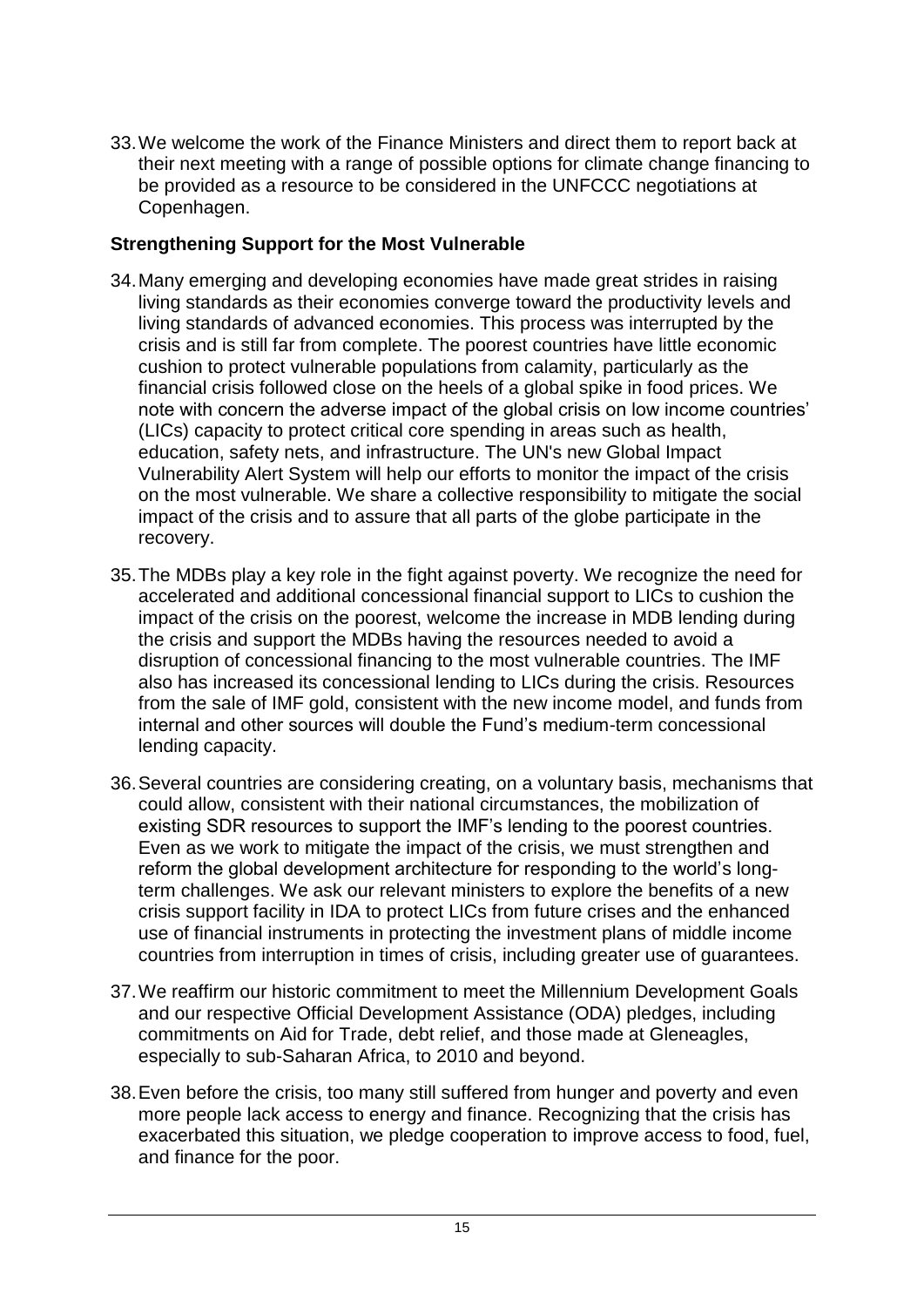- 39.Sustained funding and targeted investments are urgently needed to improve longterm food security. We welcome and support the food security initiative announced in L'Aquila and efforts to further implement the Global Partnership for Agriculture and Food Security and to address excessive price volatility. We call on the World Bank to work with interested donors and organizations to develop a multilateral trust fund to scale-up agricultural assistance to low-income countries. This will help support innovative bilateral and multilateral efforts to improve global nutrition and build sustainable agricultural systems, including programs like those developed through the Comprehensive African Agricultural Development Program (CAADP). It should be designed to ensure country ownership and rapid disbursement of funds, fully respecting the aid effectiveness principles agreed in Accra, and facilitate the participation of private foundations, businesses, and nongovernmental organizations (NGOs) in this historic effort. These efforts should complement the UN Comprehensive Framework for Agriculture. We ask the World Bank, the African Development Bank, UN, Food and Agriculture Organization (FAO), International Fund for Agricultural Development (IFAD), World Food Programme (WFP) and other stakeholders to coordinate their efforts, including through country-led mechanisms, in order to complement and reinforce other existing multilateral and bilateral efforts to tackle food insecurity.
- 40.To increase access to energy, we will promote the deployment of clean, affordable energy resources to the developing world. We commit, on a voluntary basis, to funding programs that achieve this objective, such as the Scaling Up Renewable Energy Program and the Energy for the Poor Initiative, and to increasing and more closely harmonizing our bilateral efforts.
- 41.We commit to improving access to financial services for the poor. We have agreed to support the safe and sound spread of new modes of financial service delivery capable of reaching the poor and, building on the example of micro finance, will scale up the successful models of small and medium-sized enterprise (SME) financing. Working with the Consultative Group to Assist the Poor (CGAP), the International Finance Corporation (IFC) and other international organizations, we will launch a G20 Financial Inclusion Experts Group. This group will identify lessons learned on innovative approaches to providing financial services to these groups, promote successful regulatory and policy approaches and elaborate standards on financial access, financial literacy, and consumer protection. We commit to launch a G20 *SME Finance Challenge*, a call to the private sector to put forward its best proposals for how public finance can maximize the deployment of private finance on a sustainable and scalable basis.
- 42.As we increase the flow of capital to developing countries, we also need to prevent its illicit outflow. We will work with the World Bank's Stolen Assets Recovery (StAR) program to secure the return of stolen assets to developing countries, and support other efforts to stem illicit outflows. We ask the FATF to help detect and deter the proceeds of corruption by prioritizing work to strengthen standards on customer due diligence, beneficial ownership and transparency. We note the principles of the Paris Declaration on Aid Effectiveness and the Accra Agenda for Action and will work to increase the transparency of international aid flows by 2010. We call for the adoption and enforcement of laws against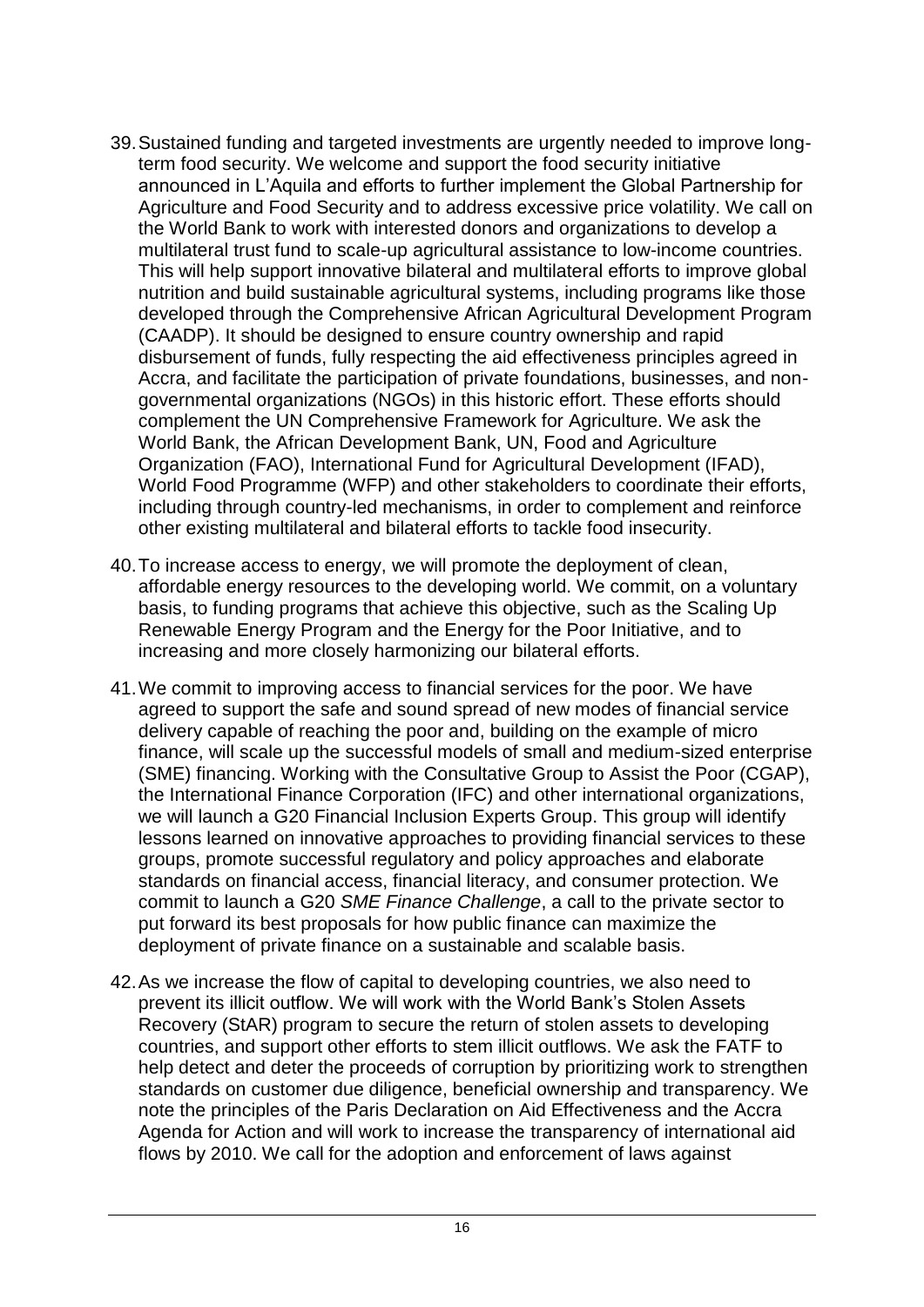transnational bribery, such as the OECD Anti-Bribery Convention, and the ratification by the G20 of the UN Convention against Corruption (UNCAC) and the adoption during the third Conference of the Parties in Doha of an effective, transparent, and inclusive mechanism for the review of its implementation. We support voluntary participation in the Extractive Industries Transparency Initiative, which calls for regular public disclosure of payments by extractive industries to governments and reconciliation against recorded receipt of those funds by governments.

#### **Putting Quality Jobs at the Heart of the Recovery**

- 43.The prompt, vigorous and sustained response of our countries has saved or created millions of jobs. Based on International Labour Organization (ILO) estimates, our efforts will have created or saved at least 7 – 11 million jobs by the end of this year. Without sustained action, unemployment is likely to continue rising in many of our countries even after economies stabilize, with a disproportionate impact on the most vulnerable segments of our population. As growth returns, every country must act to ensure that employment recovers quickly. We commit to implementing recovery plans that support decent work, help preserve employment, and prioritize job growth. In addition, we will continue to provide income, social protection, and training support for the unemployed and those most at risk of unemployment. We agree that the current challenges do not provide an excuse to disregard or weaken internationally recognized labor standards. To assure that global growth is broadly beneficial, we should implement policies consistent with ILO fundamental principles and rights at work.
- 44.Our new Framework for Strong, Sustainable, and Balanced Growth requires structural reforms to create more inclusive labor markets, active labor market policies, and quality education and training programs. Each of our countries will need, through its own national policies, to strengthen the ability of our workers to adapt to changing market demands and to benefit from innovation and investments in new technologies, clean energy, environment, health, and infrastructure. It is no longer sufficient to train workers to meet their specific current needs; we should ensure access to training programs that support lifelong skills development and focus on future market needs. Developed countries should support developing countries to build and strengthen their capacities in this area. These steps will help to assure that the gains from new inventions and lifting existing impediments to growth are broadly shared.
- 45.We pledge to support robust training efforts in our growth strategies and investments. We recognize successful employment and training programs are often designed together with employers and workers, and we call on the ILO, in partnership with other organizations, to convene its constituents and NGOs to develop a training strategy for our consideration.
- 46.We agree on the importance of building an employment-oriented framework for future economic growth. In this context, we reaffirm the importance of the London Jobs Conference and Rome Social Summit. We also welcome the recentlyadopted ILO Resolution on Recovering from the Crisis: A Global Jobs Pact, and we commit our nations to adopt key elements of its general framework to advance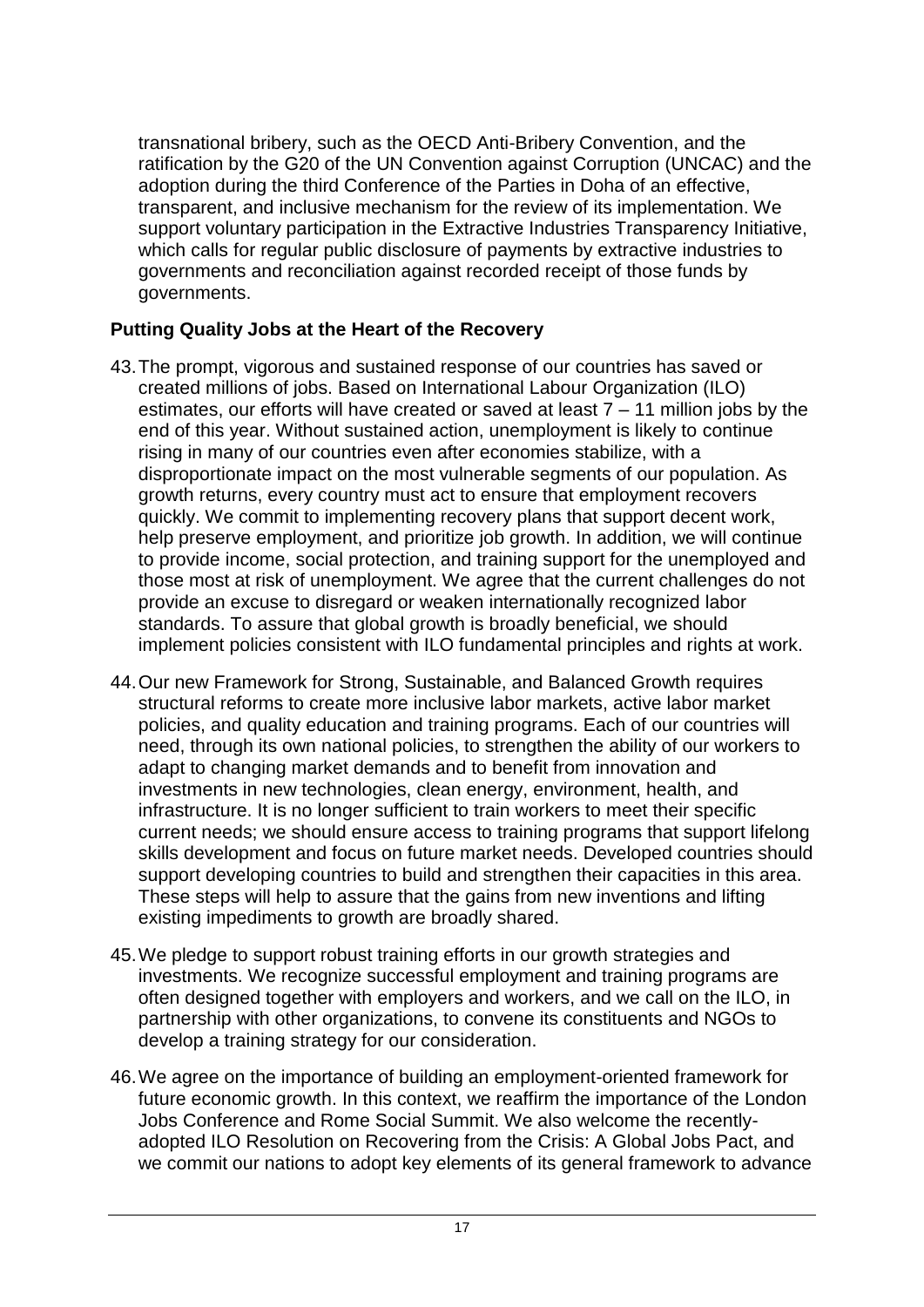the social dimension of globalization. The international institutions should consider ILO standards and the goals of the Jobs Pact in their crisis and postcrisis analysis and policy-making activities.

47.To ensure our continued focus on employment policies, the Chair of the Pittsburgh Summit has asked his Secretary of Labor to invite our Employment and Labor Ministers to meet as a group in early 2010 consulting with labor and business and building on the upcoming OECD Labour and Employment Ministerial meeting on the jobs crisis. We direct our Ministers to assess the evolving employment situation, review reports from the ILO and other organizations on the impact of policies we have adopted, report on whether further measures are desirable, and consider medium-term employment and skills development policies, social protection programs, and best practices to ensure workers are prepared to take advantage of advances in science and technology.

#### **An Open Global Economy**

- 48.Continuing the revival in world trade and investment is essential to restoring global growth. It is imperative we stand together to fight against protectionism. We welcome the swift implementation of the \$250 billion trade finance initiative. We will keep markets open and free and reaffirm the commitments made in Washington and London: to refrain from raising barriers or imposing new barriers to investment or to trade in goods and services, imposing new export restrictions or implementing World Trade Organization (WTO) inconsistent measures to stimulate exports and commit to rectify such measures as they arise. We will minimize any negative impact on trade and investment of our domestic policy actions, including fiscal policy and action to support the financial sector. We will not retreat into financial protectionism, particularly measures that constrain worldwide capital flows, especially to developing countries. We will notify promptly the WTO of any relevant trade measures. We welcome the latest joint report from the WTO, OECD, IMF, and United Nations Conference on Trade and Development (UNCTAD) and ask them to continue to monitor the situation within their respective mandates, reporting publicly on these commitments on a quarterly basis.
- 49.We remain committed to further trade liberalization. We are determined to seek an ambitious and balanced conclusion to the Doha Development Round in 2010, consistent with its mandate, based on the progress already made, including with regard to modalities. We understand the need for countries to directly engage with each other, within the WTO bearing in mind the centrality of the multilateral process, in order to evaluate and close the remaining gaps. We note that in order to conclude the negotiations in 2010, closing those gaps should proceed as quickly as possible. We ask our ministers to take stock of the situation no later than early 2010, taking into account the results of the work program agreed to in Geneva following the Delhi Ministerial, and seek progress on Agriculture, Non-Agricultural Market Access, as well as Services, Rules, Trade Facilitation and all other remaining issues. We will remain engaged and review the progress of the negotiations at our next meeting.

#### **The Path from Pittsburgh**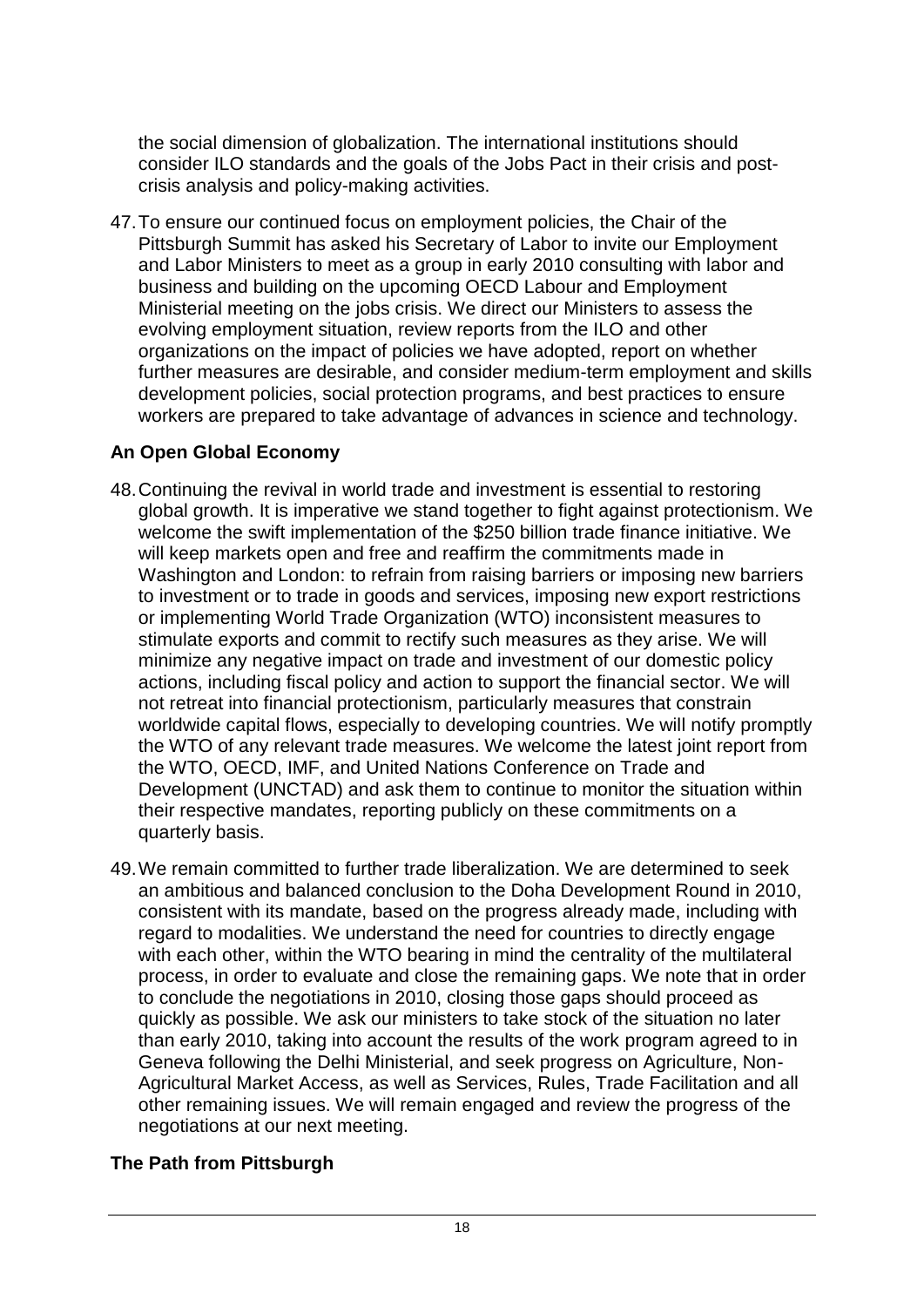50.Today, we designated the G20 as the premier forum for our international economic cooperation. We have asked our representatives to report back at the next meeting with recommendations on how to maximize the effectiveness of our cooperation. We agreed to have a G20 Summit in Canada in June 2010, and in Korea in November 2010. We expect to meet annually thereafter, and will meet in France in 2011.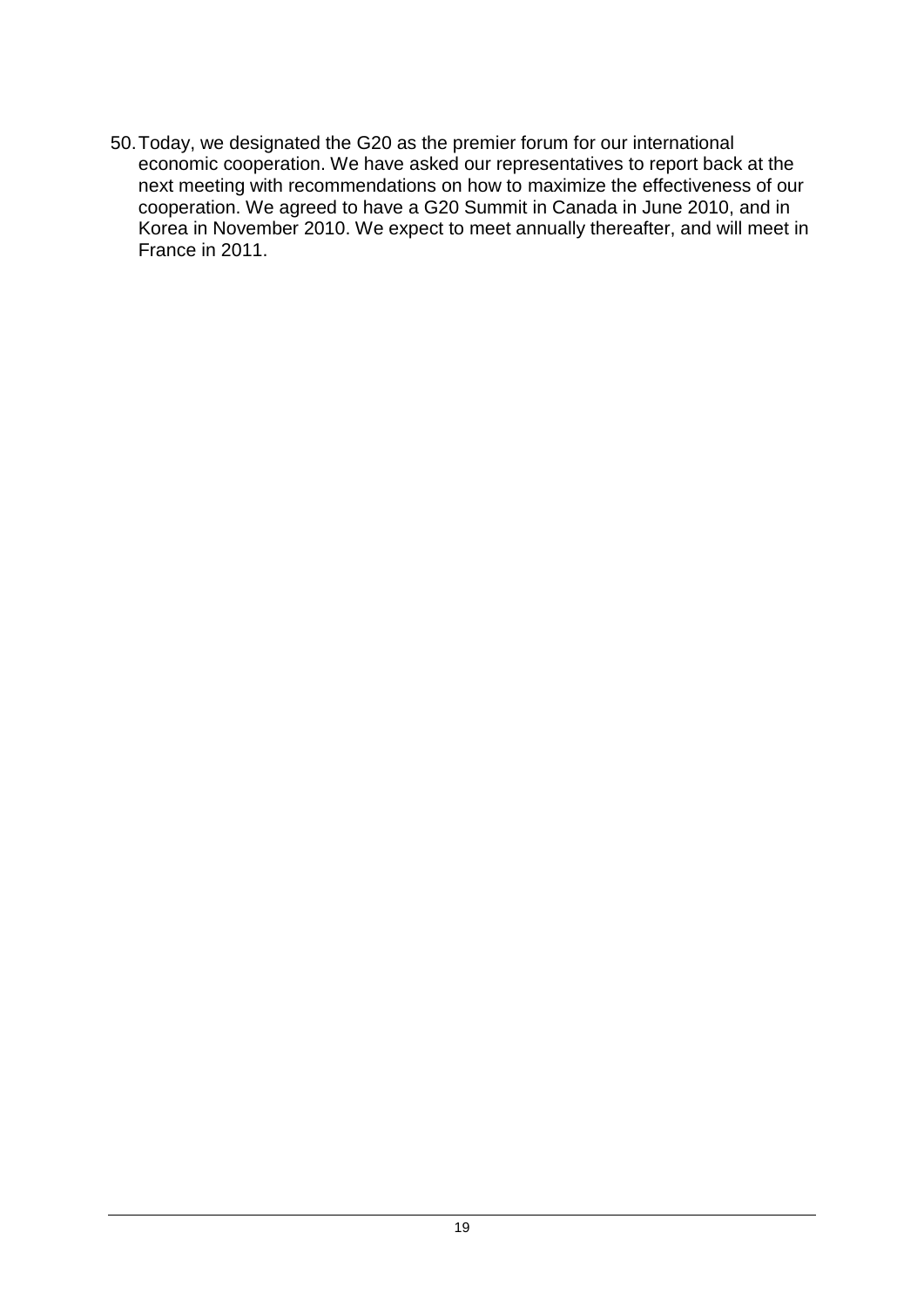## **ANNEX: Core Values for Sustainable Economic Activity**

- 1. The economic crisis demonstrates the importance of ushering in a new era of sustainable global economic activity grounded in responsibility. The current crisis has once again confirmed the fundamental recognition that our growth and prosperity are interconnected, and that no region of the globe can wall itself off in a globalized world economy.
- 2. We, the Leaders of the countries gathered for the Pittsburgh Summit, recognize that concerted action is needed to help our economies get back to stable ground and prosper tomorrow. We commit to taking responsible actions to ensure that every stakeholder – consumers, workers, investors, entrepreneurs – can participate in a balanced, equitable, and inclusive global economy.
- 3. We share the overarching goal to promote a broader prosperity for our people through balanced growth within and across nations; through coherent economic, social, and environmental strategies; and through robust financial systems and effective international collaboration.
- 4. We recognize that there are different approaches to economic development and prosperity, and that strategies to achieve these goals may vary according to countries' circumstances.
- 5. We also agree that certain key principles are fundamental, and in this spirit we commit to respect the following core values:
	- We have a responsibility to ensure sound macroeconomic policies that serve long-term economic objectives and help avoid unsustainable global imbalances.
	- We have a responsibility to reject protectionism in all its forms, support open markets, foster fair and transparent competition, and promote entrepreneurship and innovation across countries.
	- We have a responsibility to ensure, through appropriate rules and incentives, that financial and other markets function based on propriety, integrity and transparency and to encourage businesses to support the efficient allocation of resources for sustainable economic performance.
	- We have a responsibility to provide for financial markets that serve the needs of households, businesses and productive investment by strengthening oversight, transparency, and accountability.
	- We have a responsibility to secure our future through sustainable consumption, production and use of resources that conserve our environment and address the challenge of climate change.
	- We have a responsibility to invest in people by providing education, job training, decent work conditions, health care and social safety net support, and to fight poverty, discrimination, and all forms of social exclusion.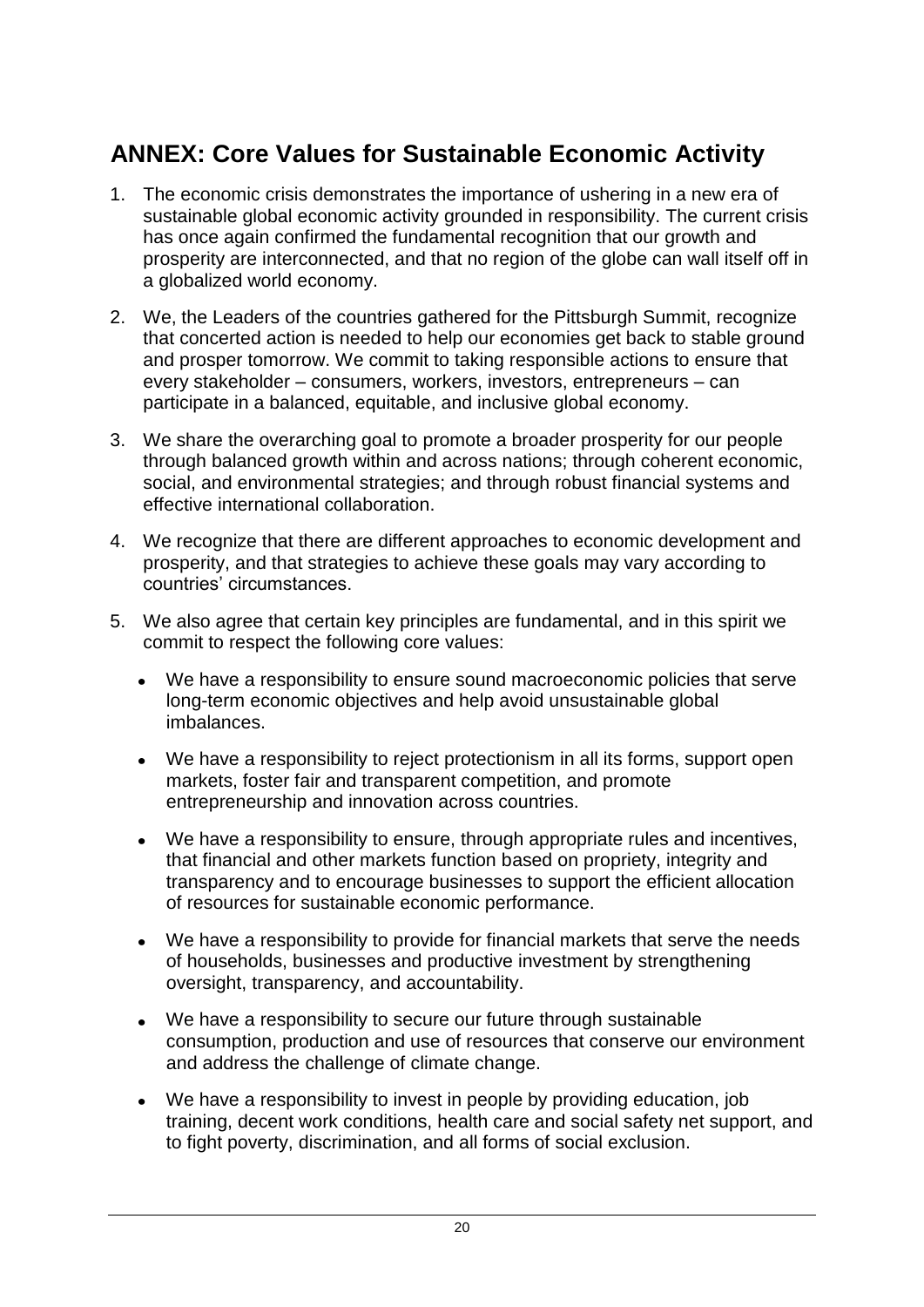- We have a responsibility to recognize that all economies, rich and poor, are partners in building a sustainable and balanced global economy in which the benefits of economic growth are broadly and equitably shared. We also have a responsibility to achieve the internationally agreed development goals.
- We have a responsibility to ensure an international economic and financial architecture that reflects changes in the world economy and the new challenges of globalization.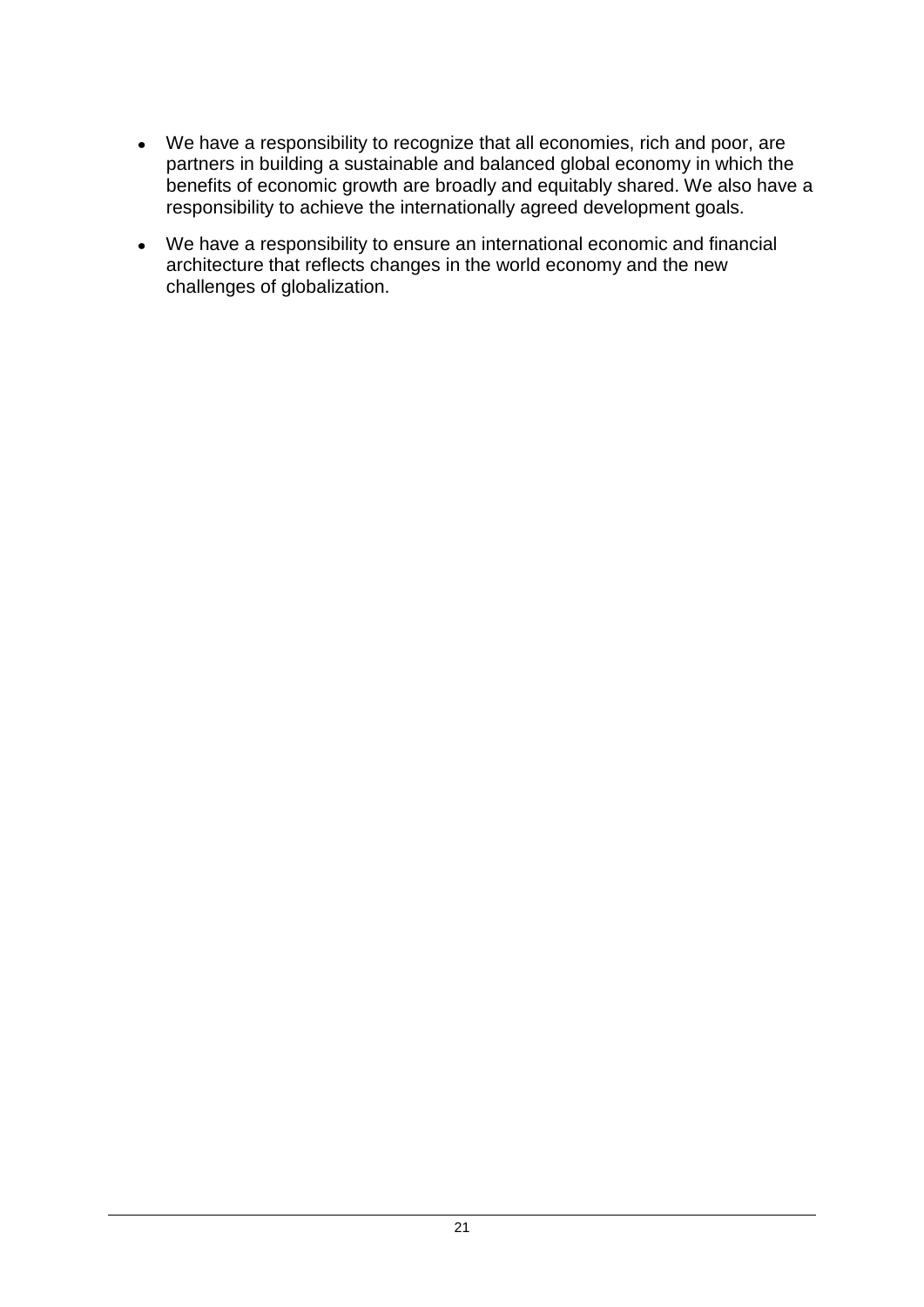### **G20 Framework for Strong, Sustainable, and Balanced Growth**

- 1. Our countries have a shared responsibility to adopt policies to achieve strong, sustainable and balanced growth, to promote a resilient international financial system, and to reap the benefits of an open global economy. To this end, we recognize that our strategies will vary across countries. In our Framework for Strong, Sustainable and Balanced Growth, we will:
	- implement responsible fiscal policies, attentive to short-term flexibility considerations and longer-run sustainability requirements.
	- strengthen financial supervision to prevent the re-emergence in the financial system of excess credit growth and excess leverage and undertake macro prudential and regulatory policies to help prevent credit and asset price cycles from becoming forces of destabilization.
	- promote more balanced current accounts and support open trade and investment to advance global prosperity and growth sustainability, while actively rejecting protectionist measures.
	- undertake monetary policies consistent with price stability in the context of market oriented exchange rates that reflect underlying economic fundamentals.
	- undertake structural reforms to increase our potential growth rates and, where needed, improve social safety nets.
	- promote balanced and sustainable economic development in order to narrow development imbalances and reduce poverty.
- 2. We recognize that the process to ensure more balanced global growth must be undertaken in an orderly manner. All G20 members agree to address the respective weaknesses of their economies.
	- G20 members with sustained, significant external deficits pledge to undertake policies to support private savings and undertake fiscal consolidation while maintaining open markets and strengthening export sectors.
	- G20 members with sustained, significant external surpluses pledge to strengthen domestic sources of growth. According to national circumstances this could include increasing investment, reducing financial markets distortions, boosting productivity in service sectors, improving social safety nets, and lifting constraints on demand growth.
- 3. Each G20 member bears primary responsibility for the sound management of its economy. The G20 members also have a responsibility to the community of nations to assure the overall health of the global economy. Regular consultations, strengthened cooperation on macroeconomic policies, the